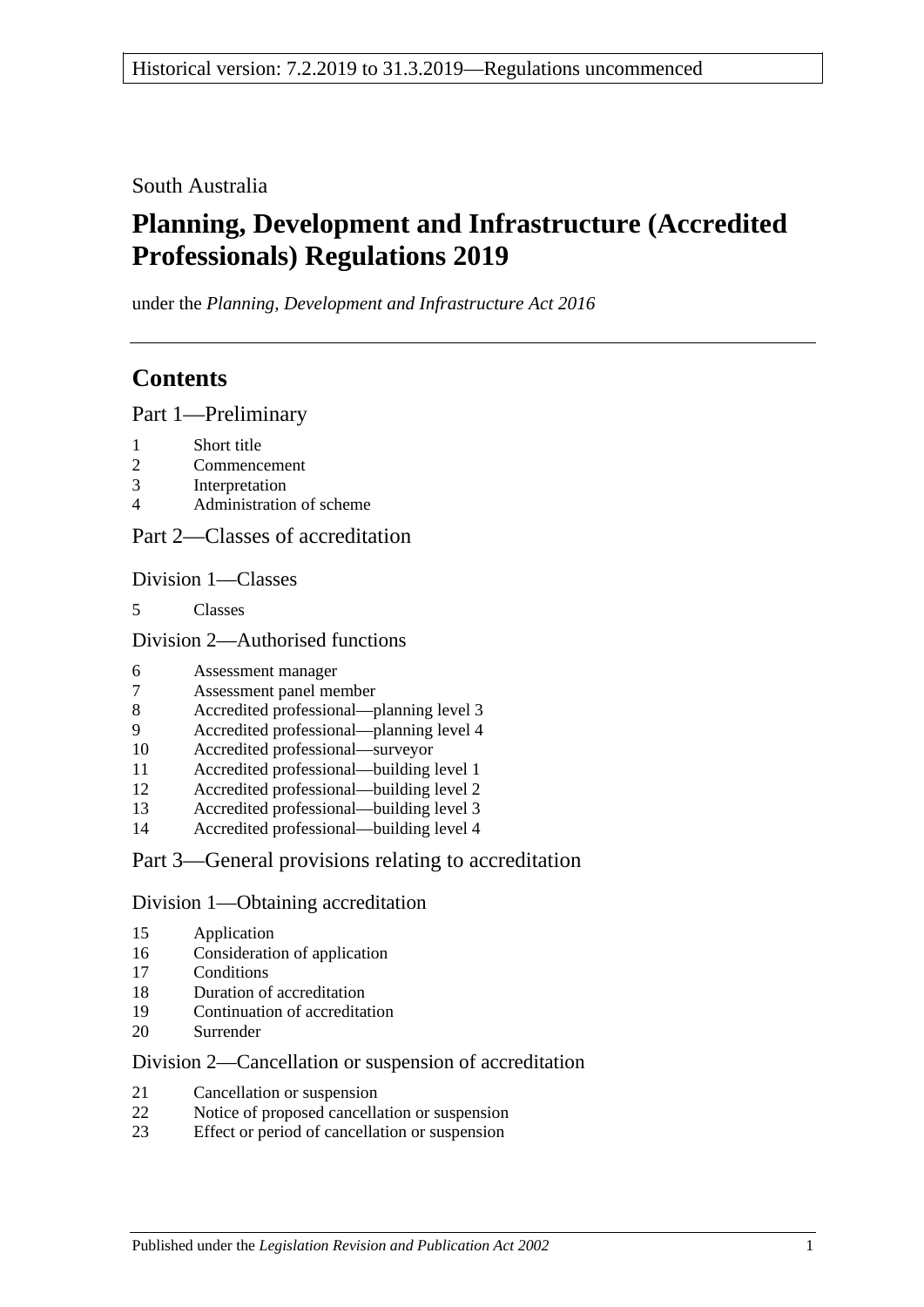**Contents** 

### Division [3—Register of accreditations](#page-10-1)

24 [Register](#page-10-2)

## Part [4—Continuing professional development](#page-10-3)

- 25 [CPD scheme](#page-10-4)
- 26 [Records](#page-11-0)
- Part [5—Audits](#page-12-0)
- 27 [Audits](#page-12-1)
- Part [6—Complaints](#page-15-0)
- 28 [Complaints](#page-15-1)

### Part [7—Review of decisions](#page-17-0)

29 [Review of decisions](#page-17-1)

### Part [8—Miscellaneous](#page-18-0)

- 30 [Circumstances in which an accredited professional may not act](#page-18-1)
- 31 [Acting without accreditation](#page-18-2)
- 32 [Service of notices](#page-18-3)
- 33 [Identity cards](#page-18-4)
- 34 [Delegation](#page-19-0)

## Schedule [1—Continuing professional development](#page-19-1)

- 1 [Preliminary](#page-19-2)
- 2 [Planning \(levels 1, 3 and 4\) and surveyors](#page-19-3)
- 3 [Planning \(level 2\)](#page-20-0)
- 4 [Building \(levels 1, 2 and 3\)](#page-20-1)
- 5 [Building \(level 4\)](#page-20-2)

### Schedule [2—Transitional provisions](#page-21-0)

- 1 [Interpretation](#page-21-1)
- 2 [Current private certifiers](#page-21-2)
- 3 Acting under *[Development Act](#page-22-0) 1993*
- 4 [Extended period of initial accreditation under these regulations](#page-22-1)

## [Legislative history](#page-23-0)

# <span id="page-1-0"></span>**Part 1—Preliminary**

### <span id="page-1-1"></span>**1—Short title**

These regulations may be cited as the *Planning, Development and Infrastructure (Accredited Professionals) Regulations 2019*.

### <span id="page-1-2"></span>**2—Commencement**

These regulations come into operation on the day on which section 88 of the *[Planning,](http://www.legislation.sa.gov.au/index.aspx?action=legref&type=act&legtitle=Planning%20Development%20and%20Infrastructure%20Act%202016)  [Development and Infrastructure Act](http://www.legislation.sa.gov.au/index.aspx?action=legref&type=act&legtitle=Planning%20Development%20and%20Infrastructure%20Act%202016) 2016* comes into operation.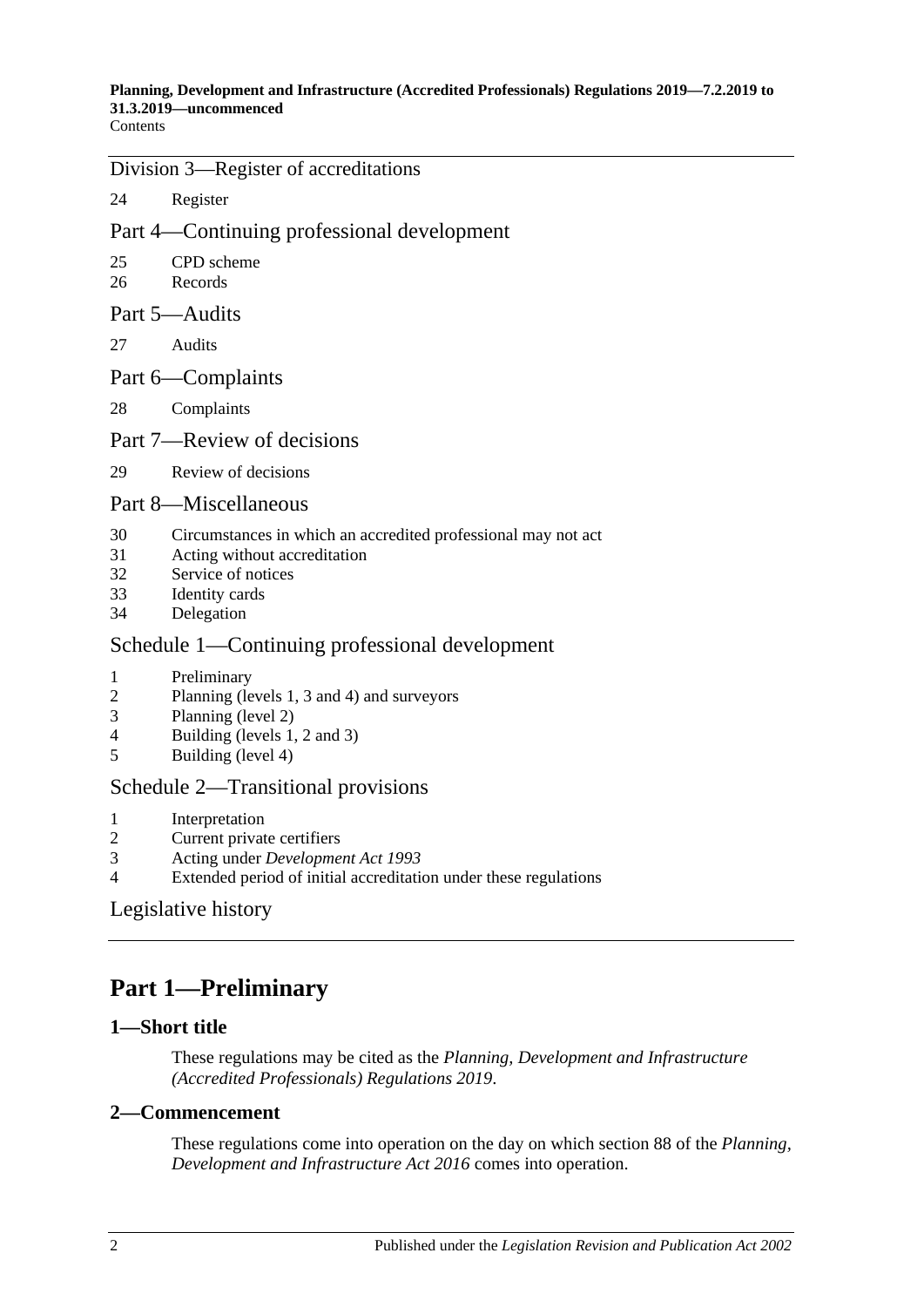## <span id="page-2-0"></span>**3—Interpretation**

In these regulations—

*Act* means the *[Planning, Development and Infrastructure Act](http://www.legislation.sa.gov.au/index.aspx?action=legref&type=act&legtitle=Planning%20Development%20and%20Infrastructure%20Act%202016) 2016*;

*accreditation authority* means the Chief Executive;

*approved form* means a form approved by the Chief Executive and published on the SA planning portal;

*classes of accreditation*—see [regulation](#page-3-3) 5;

*CPD activity* means an activity—

- (a) that is of significant educational, practical or technical content related to the activities of an accredited professional (taking into account the relevant class of accreditation under these regulations); and
- (b) that is conducted by a person qualified by practical or academic experience in the subject covered by the activity; and
- (c) that is relevant to the immediate or long-term professional development needs of an accredited professional who is undertaking the activity; and
- (d) that comprises—
	- (i) attendance at, or presenting material for, a lecture, seminar, conference, workshop, educational program or course; or
	- (ii) viewing or listening to material presented as part of a multi-media, web-based or recorded program; or
	- (iii) preparing material for any lecture, seminar, conference, workshop, educational program or course, or for any multi-media, web-based or recorded program;

*CPD unit* means 1 hour of a CPD activity;

*disqualifying event* means—

- (a) a finding of guilt for an offence against the Act or the repealed Act; or
- (b) a finding of guilt for an offence against any regulations under the Act (including these regulations) or the repealed Act; or
- (c) the suspension or cancellation of an accreditation under these regulations, or the suspension or cancellation of a registration under regulation 93A of the *[Development Regulations](http://www.legislation.sa.gov.au/index.aspx?action=legref&type=subordleg&legtitle=Development%20Regulations%202008) 2008*; or
- (d) failing to comply with the requirements of section 15 of the Act; or
- (e) making a false or misleading statement in relation to any matter under the Act or the repealed Act, or any regulations under either Act (including these regulations); or
- (f) contravening or failing to comply with a code of conduct under clause 1(1) of Schedule 3 of the Act;

*prescribed amount of CPD* means the amount of continuing professional development set out in [Schedule](#page-19-1) 1;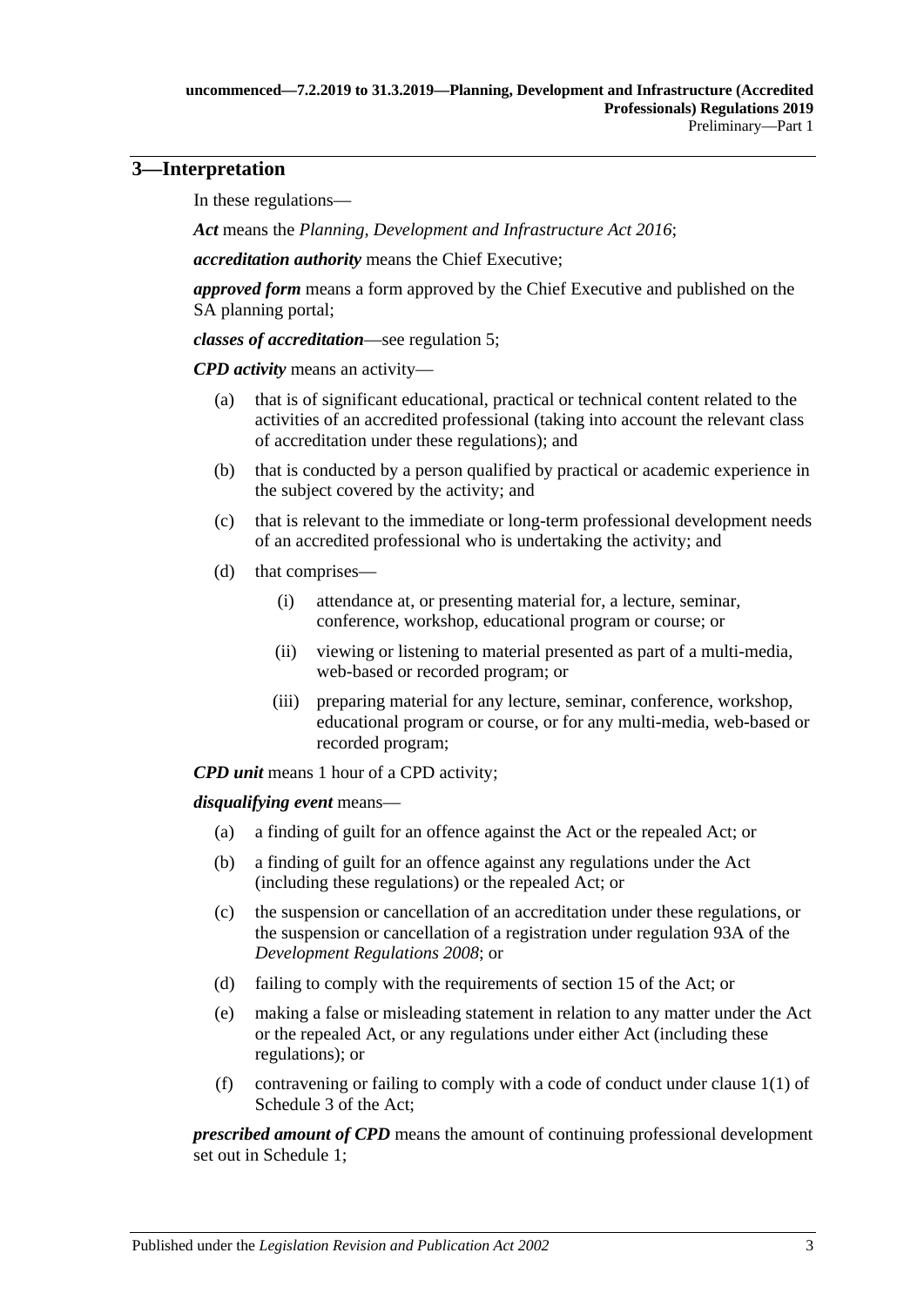*relevant CPD period* means the relevant CPD period applying to an accredited professional under [regulation](#page-10-5) 25(2) in a particular case.

### <span id="page-3-0"></span>**4—Administration of scheme**

For the purposes of section 88(2)(d) of the Act, the Chief Executive is responsible for the administration of the accreditation scheme established by these regulations.

## <span id="page-3-2"></span><span id="page-3-1"></span>**Part 2—Classes of accreditation**

### **Division 1—Classes**

#### <span id="page-3-3"></span>**5—Classes**

- (1) The following classes of accreditation are established:
	- (a) Accredited professional—planning level 1;
	- (b) Accredited professional—planning level 2;
	- (c) Accredited professional—planning level 3;
	- (d) Accredited professional—planning level 4;
	- (e) Accredited professional—surveyor;
	- (f) Accredited professional—building level 1;
	- (g) Accredited professional—building level 2;
	- (h) Accredited professional—building level 3;
	- (i) Accredited professional—building level 4.
- <span id="page-3-6"></span>(2) The qualifications, experience and technical skills required for each class of accreditation will be determined by the Chief Executive.
- (3) The Chief Executive—
	- (a) must ensure that the qualifications, experience and technical skills required under [subregulation](#page-3-6) (2) are published on the SA planning portal; and
	- (b) may vary those qualifications, experience and technical skills from time to time; and
	- (c) may approve alternative qualifications, experience or technical skills in an individual case.

## <span id="page-3-4"></span>**Division 2—Authorised functions**

#### <span id="page-3-5"></span>**6—Assessment manager**

An Accredited professional—planning level 1 is authorised to perform, exercise or discharge the following functions, powers or duties:

- (a) acting as a relevant authority—
	- (i) in cases contemplated by the Act; or
	- (ii) in cases contemplated by the *[Planning, Development and](http://www.legislation.sa.gov.au/index.aspx?action=legref&type=subordleg&legtitle=Planning%20Development%20and%20Infrastructure%20(General)%20Regulations%202017)  [Infrastructure \(General\) Regulations](http://www.legislation.sa.gov.au/index.aspx?action=legref&type=subordleg&legtitle=Planning%20Development%20and%20Infrastructure%20(General)%20Regulations%202017) 2017*;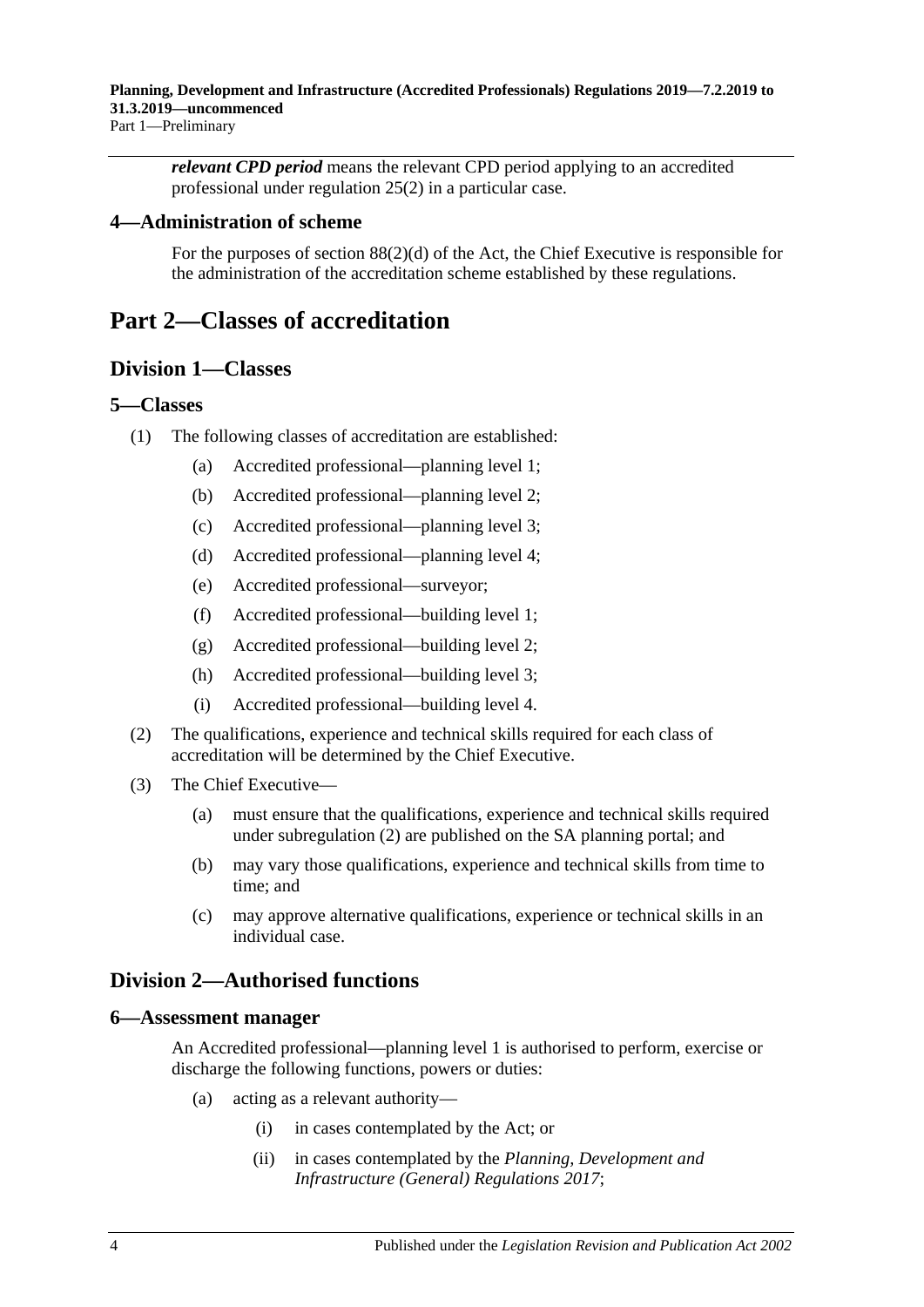(b) other functions, powers or duties specified in the *[Planning, Development and](http://www.legislation.sa.gov.au/index.aspx?action=legref&type=subordleg&legtitle=Planning%20Development%20and%20Infrastructure%20(General)%20Regulations%202017)  [Infrastructure \(General\) Regulations](http://www.legislation.sa.gov.au/index.aspx?action=legref&type=subordleg&legtitle=Planning%20Development%20and%20Infrastructure%20(General)%20Regulations%202017) 2017* as being capable of being performed, exercised of discharged by an assessment manager.

## <span id="page-4-0"></span>**7—Assessment panel member**

An Accredited professional—planning level 2 is authorised to perform, exercise or discharge the functions, powers or duties relevant to acting as a member of an assessment panel.

### <span id="page-4-1"></span>**8—Accredited professional—planning level 3**

An Accredited professional—planning level 3 is authorised to perform, exercise or discharge the following functions, powers or duties:

- (a) acting as a relevant authority in cases contemplated by the *[Planning,](http://www.legislation.sa.gov.au/index.aspx?action=legref&type=subordleg&legtitle=Planning%20Development%20and%20Infrastructure%20(General)%20Regulations%202017)  [Development and Infrastructure \(General\) Regulations](http://www.legislation.sa.gov.au/index.aspx?action=legref&type=subordleg&legtitle=Planning%20Development%20and%20Infrastructure%20(General)%20Regulations%202017) 2017*;
- (b) other functions, powers or duties specified in the *[Planning, Development and](http://www.legislation.sa.gov.au/index.aspx?action=legref&type=subordleg&legtitle=Planning%20Development%20and%20Infrastructure%20(General)%20Regulations%202017)  [Infrastructure \(General\) Regulations](http://www.legislation.sa.gov.au/index.aspx?action=legref&type=subordleg&legtitle=Planning%20Development%20and%20Infrastructure%20(General)%20Regulations%202017) 2017* as being capable of being performed, exercised of discharged by an Accredited professional—planning level 3.

## <span id="page-4-2"></span>**9—Accredited professional—planning level 4**

An Accredited professional—planning level 4 is authorised to perform, exercise or discharge the following functions, powers or duties:

- (a) acting as a relevant authority in cases contemplated by the *[Planning,](http://www.legislation.sa.gov.au/index.aspx?action=legref&type=subordleg&legtitle=Planning%20Development%20and%20Infrastructure%20(General)%20Regulations%202017)  [Development and Infrastructure \(General\) Regulations](http://www.legislation.sa.gov.au/index.aspx?action=legref&type=subordleg&legtitle=Planning%20Development%20and%20Infrastructure%20(General)%20Regulations%202017) 2017*;
- (b) other functions, powers or duties specified in the *[Planning, Development and](http://www.legislation.sa.gov.au/index.aspx?action=legref&type=subordleg&legtitle=Planning%20Development%20and%20Infrastructure%20(General)%20Regulations%202017)  [Infrastructure \(General\) Regulations](http://www.legislation.sa.gov.au/index.aspx?action=legref&type=subordleg&legtitle=Planning%20Development%20and%20Infrastructure%20(General)%20Regulations%202017) 2017* as being capable of being performed, exercised of discharged by an Accredited professional—planning level 4.

## <span id="page-4-3"></span>**10—Accredited professional—surveyor**

An Accredited professional—surveyor is authorised to perform, exercise or discharge the following functions, powers or duties:

- (a) acting as a relevant authority in cases contemplated by the *[Planning,](http://www.legislation.sa.gov.au/index.aspx?action=legref&type=subordleg&legtitle=Planning%20Development%20and%20Infrastructure%20(General)%20Regulations%202017)  [Development and Infrastructure \(General\) Regulations](http://www.legislation.sa.gov.au/index.aspx?action=legref&type=subordleg&legtitle=Planning%20Development%20and%20Infrastructure%20(General)%20Regulations%202017) 2017*;
- (b) other functions, powers or duties specified in the *[Planning, Development and](http://www.legislation.sa.gov.au/index.aspx?action=legref&type=subordleg&legtitle=Planning%20Development%20and%20Infrastructure%20(General)%20Regulations%202017)  [Infrastructure \(General\) Regulations](http://www.legislation.sa.gov.au/index.aspx?action=legref&type=subordleg&legtitle=Planning%20Development%20and%20Infrastructure%20(General)%20Regulations%202017) 2017* as being capable of being performed, exercised of discharged by an Accredited professional—surveyor.

## <span id="page-4-4"></span>**11—Accredited professional—building level 1**

An Accredited professional—building level 1 is authorised to perform, exercise or discharge the following functions, powers or duties:

- (a) acting as a relevant authority—
	- (i) in cases contemplated by the Act; or
	- (ii) in cases contemplated by the *[Planning, Development and](http://www.legislation.sa.gov.au/index.aspx?action=legref&type=subordleg&legtitle=Planning%20Development%20and%20Infrastructure%20(General)%20Regulations%202017)  [Infrastructure \(General\) Regulations](http://www.legislation.sa.gov.au/index.aspx?action=legref&type=subordleg&legtitle=Planning%20Development%20and%20Infrastructure%20(General)%20Regulations%202017) 2017*;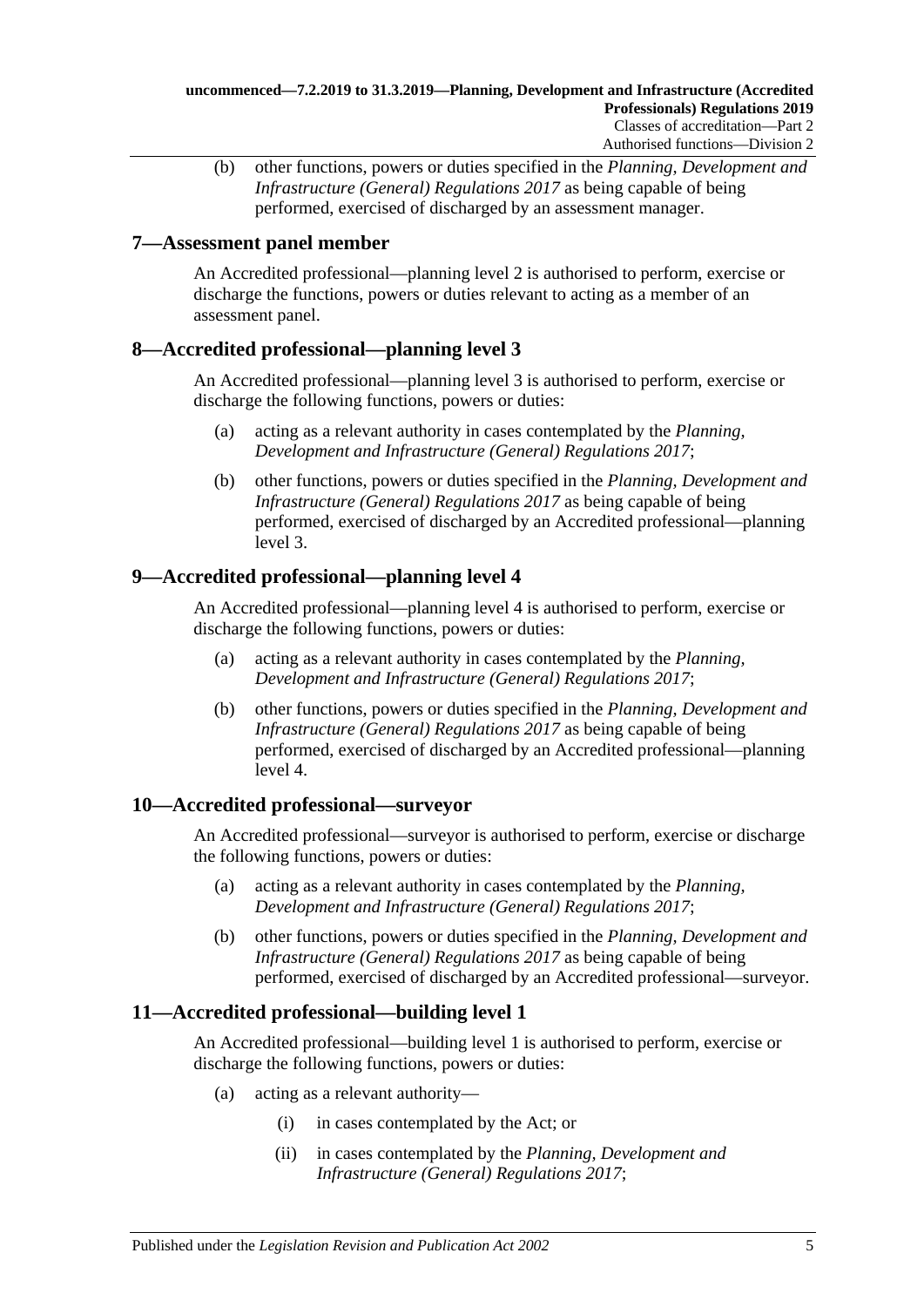Part 2—Classes of accreditation Division 2—Authorised functions

> (b) other functions, powers or duties specified in the *[Planning, Development and](http://www.legislation.sa.gov.au/index.aspx?action=legref&type=subordleg&legtitle=Planning%20Development%20and%20Infrastructure%20(General)%20Regulations%202017)  [Infrastructure \(General\) Regulations](http://www.legislation.sa.gov.au/index.aspx?action=legref&type=subordleg&legtitle=Planning%20Development%20and%20Infrastructure%20(General)%20Regulations%202017) 2017* as being capable of being performed, exercised of discharged by an Accredited professional—building level 1.

## <span id="page-5-0"></span>**12—Accredited professional—building level 2**

An Accredited professional—building level 2 is authorised to perform, exercise or discharge the following functions, powers or duties:

- (a) acting as a relevant authority in cases contemplated by the *[Planning,](http://www.legislation.sa.gov.au/index.aspx?action=legref&type=subordleg&legtitle=Planning%20Development%20and%20Infrastructure%20(General)%20Regulations%202017)  [Development and Infrastructure \(General\) Regulations](http://www.legislation.sa.gov.au/index.aspx?action=legref&type=subordleg&legtitle=Planning%20Development%20and%20Infrastructure%20(General)%20Regulations%202017) 2017*;
- (b) other functions, powers or duties specified in the *[Planning, Development and](http://www.legislation.sa.gov.au/index.aspx?action=legref&type=subordleg&legtitle=Planning%20Development%20and%20Infrastructure%20(General)%20Regulations%202017)  [Infrastructure \(General\) Regulations](http://www.legislation.sa.gov.au/index.aspx?action=legref&type=subordleg&legtitle=Planning%20Development%20and%20Infrastructure%20(General)%20Regulations%202017) 2017* as being capable of being performed, exercised of discharged by an Accredited professional—building level 2.

## <span id="page-5-1"></span>**13—Accredited professional—building level 3**

An Accredited professional—building level 3 is authorised to perform, exercise or discharge the following functions, powers or duties:

- (a) acting as a relevant authority in cases contemplated by the *[Planning,](http://www.legislation.sa.gov.au/index.aspx?action=legref&type=subordleg&legtitle=Planning%20Development%20and%20Infrastructure%20(General)%20Regulations%202017)  [Development and Infrastructure \(General\) Regulations](http://www.legislation.sa.gov.au/index.aspx?action=legref&type=subordleg&legtitle=Planning%20Development%20and%20Infrastructure%20(General)%20Regulations%202017) 2017*;
- (b) other functions, powers or duties specified in the *[Planning, Development and](http://www.legislation.sa.gov.au/index.aspx?action=legref&type=subordleg&legtitle=Planning%20Development%20and%20Infrastructure%20(General)%20Regulations%202017)  [Infrastructure \(General\) Regulations](http://www.legislation.sa.gov.au/index.aspx?action=legref&type=subordleg&legtitle=Planning%20Development%20and%20Infrastructure%20(General)%20Regulations%202017) 2017* as being capable of being performed, exercised of discharged by an Accredited professional—building level 3.

## <span id="page-5-2"></span>**14—Accredited professional—building level 4**

An Accredited professional—building level 4 is authorised to perform, exercise or discharge the functions, powers or duties specified in the *[Planning, Development and](http://www.legislation.sa.gov.au/index.aspx?action=legref&type=subordleg&legtitle=Planning%20Development%20and%20Infrastructure%20(General)%20Regulations%202017)  [Infrastructure \(General\) Regulations](http://www.legislation.sa.gov.au/index.aspx?action=legref&type=subordleg&legtitle=Planning%20Development%20and%20Infrastructure%20(General)%20Regulations%202017) 2017* as being capable of being performed, exercised of discharged by an Accredited professional—building level 4.

## <span id="page-5-3"></span>**Part 3—General provisions relating to accreditation**

## <span id="page-5-4"></span>**Division 1—Obtaining accreditation**

## <span id="page-5-5"></span>**15—Application**

- (1) A person may apply to the accreditation authority for accreditation under these regulations.
- (2) The application must—
	- (a) be lodged electronically via the SA planning portal (and in accordance with any relevant requirements applying under Part 4 Division 2 of the Act); and
	- (b) be in the approved form; and
	- (c) specify the class of accreditation to which the application relates; and
	- (d) be supported by any information specified in the approved form; and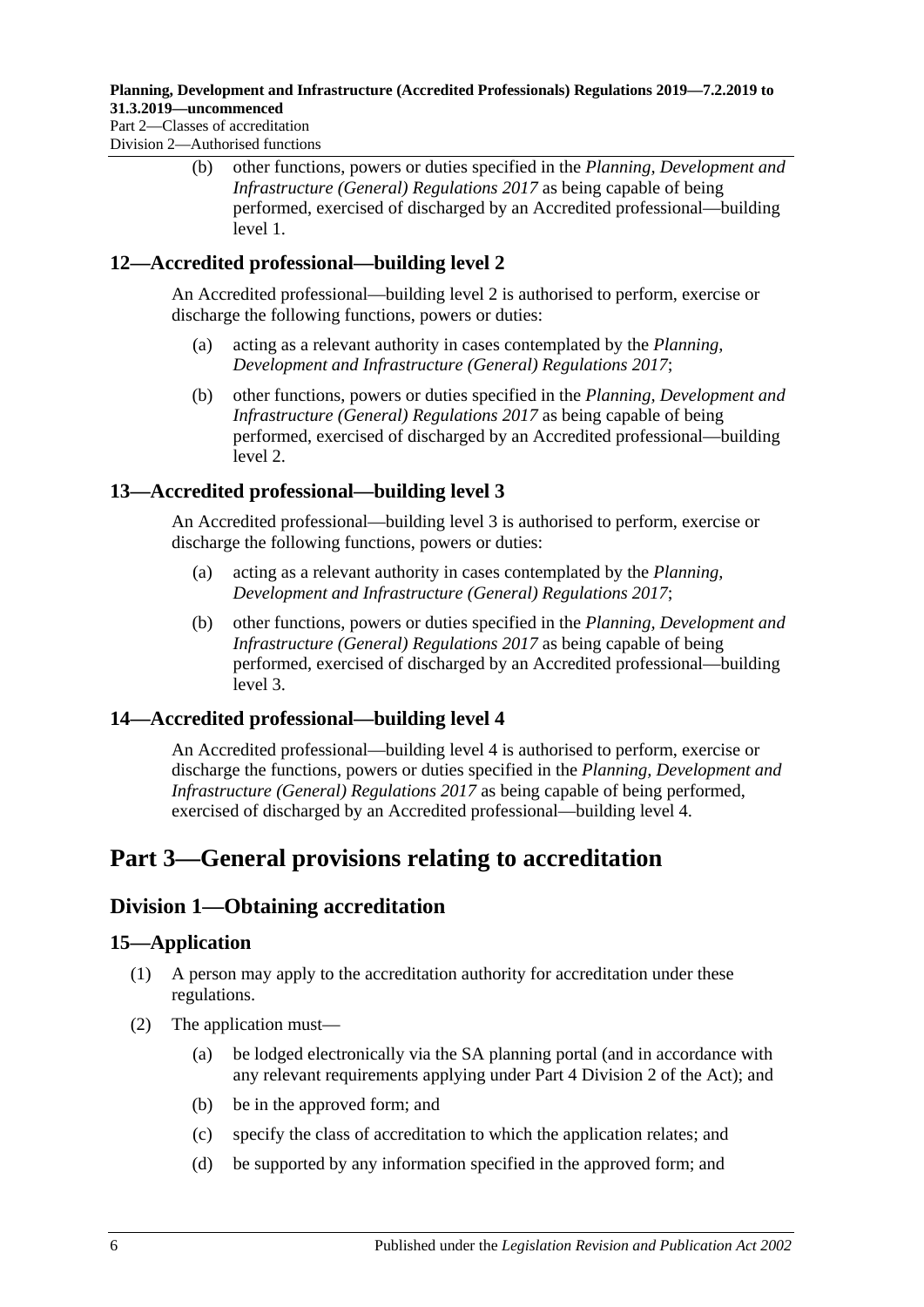Obtaining accreditation—Division 1

- (e) be accompanied by the relevant fee prescribed by the *[Planning, Development](http://www.legislation.sa.gov.au/index.aspx?action=legref&type=subordleg&legtitle=Planning%20Development%20and%20Infrastructure%20(Fees%20Charges%20and%20Contributions)%20Regulations%202019)  [and Infrastructure \(Fees, Charges and Contributions\) Regulations](http://www.legislation.sa.gov.au/index.aspx?action=legref&type=subordleg&legtitle=Planning%20Development%20and%20Infrastructure%20(Fees%20Charges%20and%20Contributions)%20Regulations%202019) 2019*.
- (3) The accreditation authority may request an applicant—
	- (a) to provide such additional documents or information as may be reasonably required to assess the application; and
	- (b) to remedy any defect or deficiency in any application or accompanying document or information required under these regulations.

#### <span id="page-6-0"></span>**16—Consideration of application**

- <span id="page-6-1"></span>(1) In considering an application for accreditation, the accreditation authority must be satisfied that the applicant—
	- (a) has the qualifications, experience and technical skills required under these regulations for the accreditation to which the application relates; and
	- (b) is a fit and proper person to be an accredited professional under the Act.
- <span id="page-6-2"></span>(2) In connection with the operation of [subregulation](#page-6-1)  $(1)(a)$ , the accreditation authority may—
	- (a) accept that a person satisfies the requirements of that subregulation if—
		- (i) the person is a member of a professional association or body that provides an equivalent scheme for the recognition of qualifications, experience and technical skills that is recognised by the Chief Executive for the purposes of this regulation; and
		- (ii) the person's category of membership corresponds, in the opinion of the accreditation authority, to the level of accreditation to which the application relates;
	- (b) take into account the advice of a professional association or body engaged to assist the accreditation authority for the purposes of these regulations.
- <span id="page-6-3"></span>(3) Without limiting [subregulation](#page-6-2) (1)(b), in making an assessment under that subregulation the accreditation authority may take into account whether the applicant has been involved in a disqualifying event.
- (4) After considering an application for accreditation, the accreditation authority may—
	- (a) approve the application and register the applicant as an accredited professional; or
	- (b) refuse the application.
- (5) As soon as practicable after making a decision on an application, the accreditation authority must a give notice of the decision to the applicant.
- (6) If the accreditation authority refuses an application, it must include in the notice of the decision—
	- (a) the reasons for the refusal; and
	- (b) the rights of review that the applicant has under these regulations.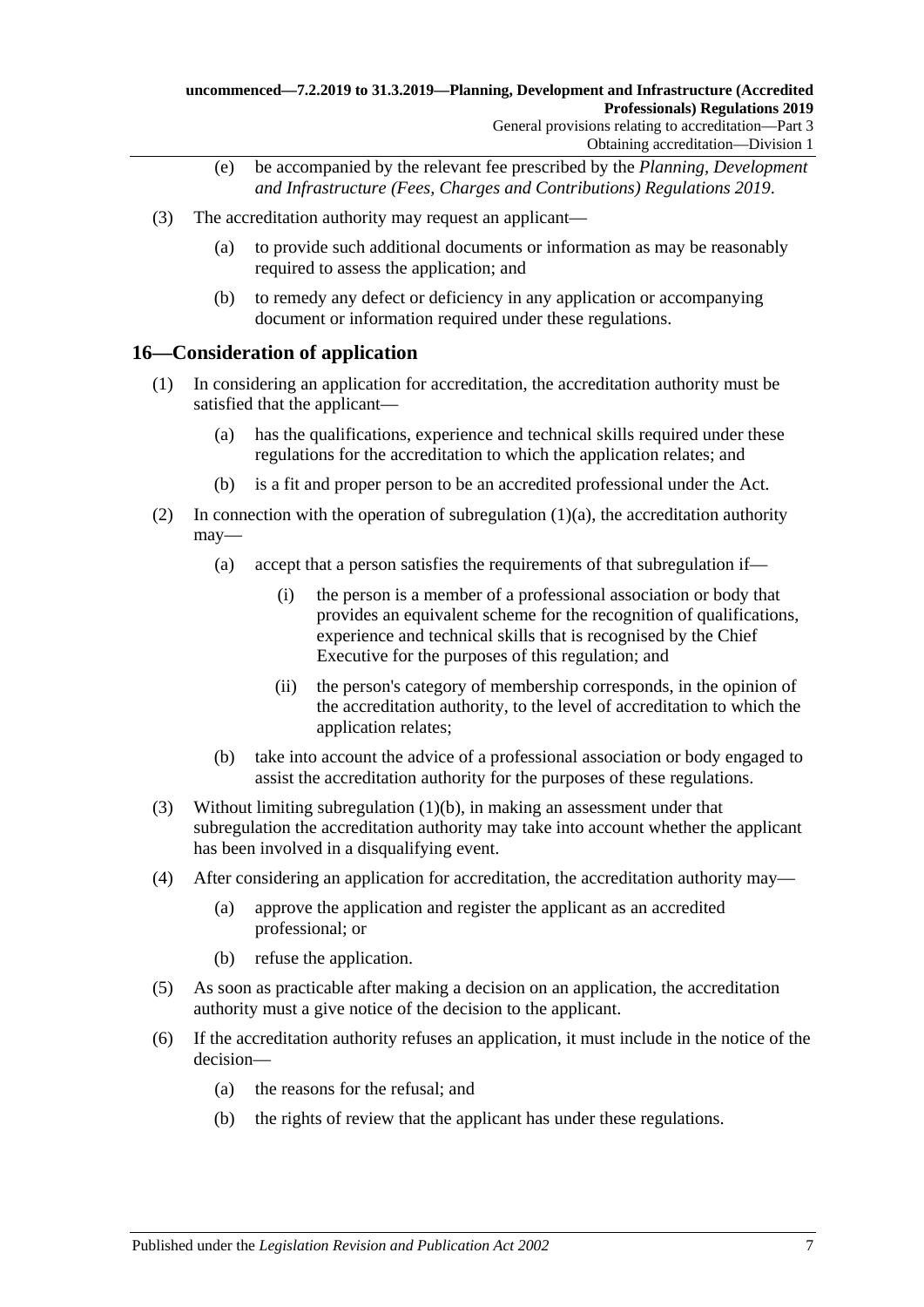Part 3—General provisions relating to accreditation Division 1—Obtaining accreditation

(7) In connection with the operation of [subregulation](#page-6-3)  $(2)(b)$ , the Chief Executive must ensure that information about any scheme that is recognised for the purposes of that subregulation is available on the SA planning portal.

## <span id="page-7-0"></span>**17—Conditions**

- <span id="page-7-3"></span>(1) An accreditation will be subject to the following conditions:
	- (a) subject to [subregulation](#page-7-2) (2), that the accredited professional must hold a policy for professional indemnity insurance that is reasonable and adequate taking into account the amount and nature of work undertaken by the accredited professional;
	- (b) any condition that the accreditation authority may impose that limits the scope of the accreditation;
	- (c) any other condition—
		- (i) determined by the accreditation authority in relation to the accreditation; or
		- (ii) otherwise specified or imposed by or under these regulations.
- <span id="page-7-2"></span>(2) [Subregulation](#page-7-3) (1)(a) does not apply to the following accredited professionals if the accredited professional is covered by another form of indemnity scheme or arrangement that is approved by the accreditation authority for the purposes of this subregulation:
	- (a) an Accredited professional—planning level 1;
	- (b) an Accredited professional—planning level 2;
	- (c) an accredited professional who is an employee of the State or a council (when acting within their scope of employment).
- (3) The accreditation authority may, if the accreditation authority considers it appropriate to do so, vary a condition that applies in relation to a particular accredited professional.
- (4) An accredited professional may, on application to the accreditation authority in the approved form, request the variation of a condition to which the accreditation is subject and the accreditation authority may, as it thinks fit—
	- (a) grant the variation; or
	- (b) refuse to grant the variation.
- (5) Conditions of an accreditation may be varied by the addition, substitution or deletion of 1 or more conditions.
- (6) A person must not contravene or fail to comply with a condition of an accreditation. Maximum penalty: \$10 000.

## <span id="page-7-1"></span>**18—Duration of accreditation**

An accreditation continues in force (unless sooner surrendered or cancelled) on a year by year basis subject to the operation of [regulation](#page-8-0) 19.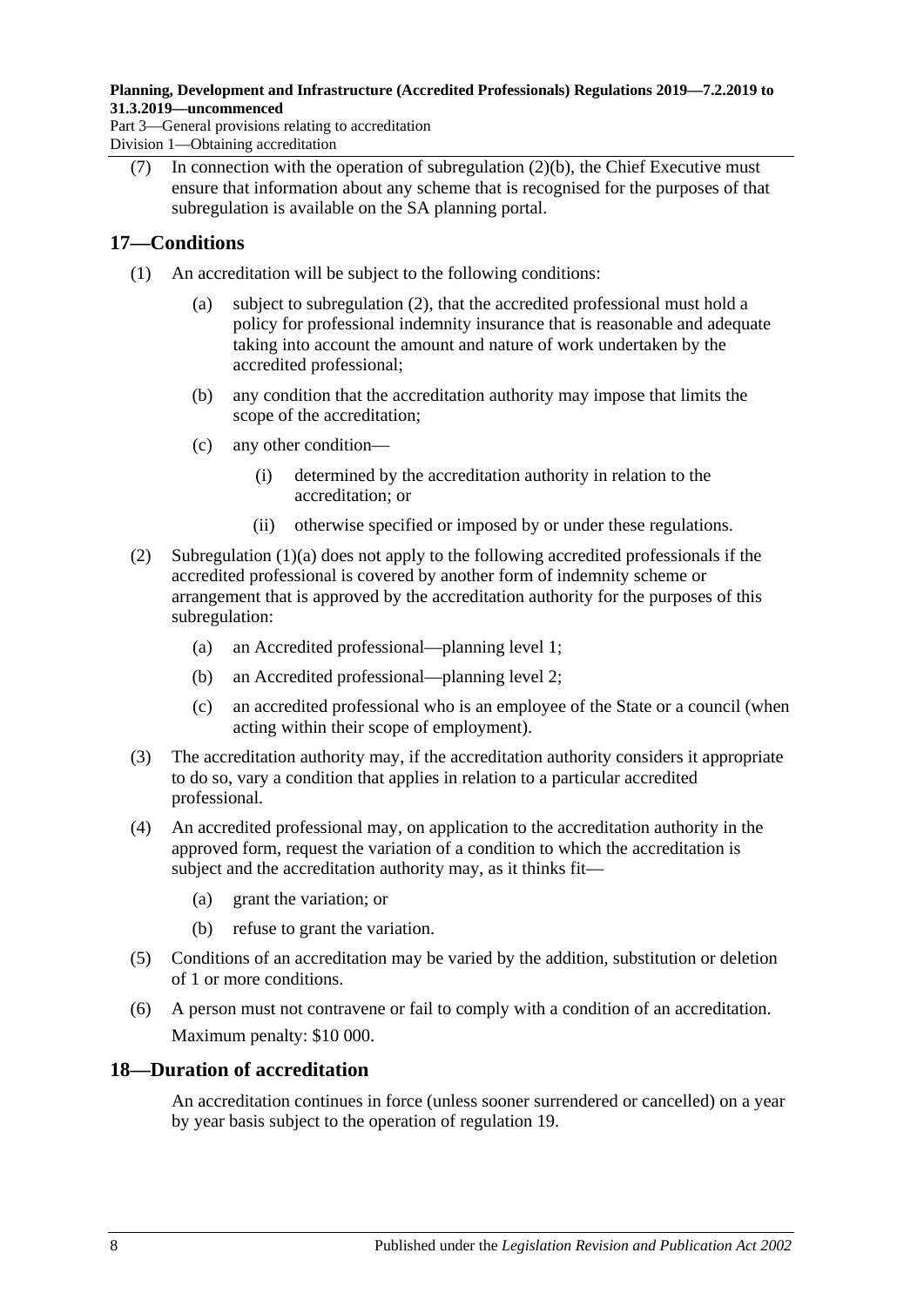### <span id="page-8-0"></span>**19—Continuation of accreditation**

- (1) A person seeking to remain accredited under these regulations must apply on a yearly basis to the accreditation authority for the continuation of the accreditation under these regulations.
- <span id="page-8-2"></span>(2) An annual application must
	- be lodged electronically via the SA planning portal (and in accordance with any relevant requirements applying under Part 4 Division 2 of the Act); and
	- (b) be in the approved form; and
	- (c) be supported by any information specified in the approved form; and
	- (d) without limiting [paragraph](#page-8-2) (c), be supported by information specified by the approved form for the purposes of [Part](#page-10-3) 4; and
	- (e) be accompanied by the relevant fee prescribed by the *[Planning, Development](http://www.legislation.sa.gov.au/index.aspx?action=legref&type=subordleg&legtitle=Planning%20Development%20and%20Infrastructure%20(Fees%20Charges%20and%20Contributions)%20Regulations%202019)  [and Infrastructure \(Fees, Charges and Contributions\) Regulations](http://www.legislation.sa.gov.au/index.aspx?action=legref&type=subordleg&legtitle=Planning%20Development%20and%20Infrastructure%20(Fees%20Charges%20and%20Contributions)%20Regulations%202019) 2019*; and
	- (f) be made at least 28 days before each anniversary of the granting of the accreditation.
- <span id="page-8-4"></span><span id="page-8-3"></span>(3) The accreditation authority may, if the accreditation authority thinks fit, determine a late application for continuation provided that the applicant pays the late payment fee prescribed by the *[Planning, Development and Infrastructure \(Fees, Charges and](http://www.legislation.sa.gov.au/index.aspx?action=legref&type=subordleg&legtitle=Planning%20Development%20and%20Infrastructure%20(Fees%20Charges%20and%20Contributions)%20Regulations%202019)  [Contributions\) Regulations](http://www.legislation.sa.gov.au/index.aspx?action=legref&type=subordleg&legtitle=Planning%20Development%20and%20Infrastructure%20(Fees%20Charges%20and%20Contributions)%20Regulations%202019) 2019*.
- (4) If an application for the continuation of an accreditation (being an application under [subregulation](#page-8-3)  $(2)(f)$  or  $(3)$ ) is not decided before the relevant anniversary of the accreditation, the accreditation continues in operation until the application is decided (and, if the accreditation is to continue, the anniversary date continues to apply for future applications).
- (5) The accreditation authority may refuse to consider an application under this regulation if the application is made earlier than 2 months before the relevant anniversary date.
- <span id="page-8-5"></span>(6) An accreditation will cease by force of this regulation (and without the need to comply with [Division](#page-9-0) 2) if—
	- (a) an application is not made or determined in accordance with this regulation; or
	- (b) without limiting [paragraph](#page-8-5) (a), the accredited professional has not completed the prescribed amount of CPD within the relevant CPD period as required under [Part](#page-10-3) 4 and the accreditation authority has not taken action under [regulation](#page-11-1) 25(3) so as to continue the accreditation despite the failure on the part of the accredited professional.

### <span id="page-8-1"></span>**20—Surrender**

An accredited professional may, by written notice given to the accreditation authority, surrender an accreditation.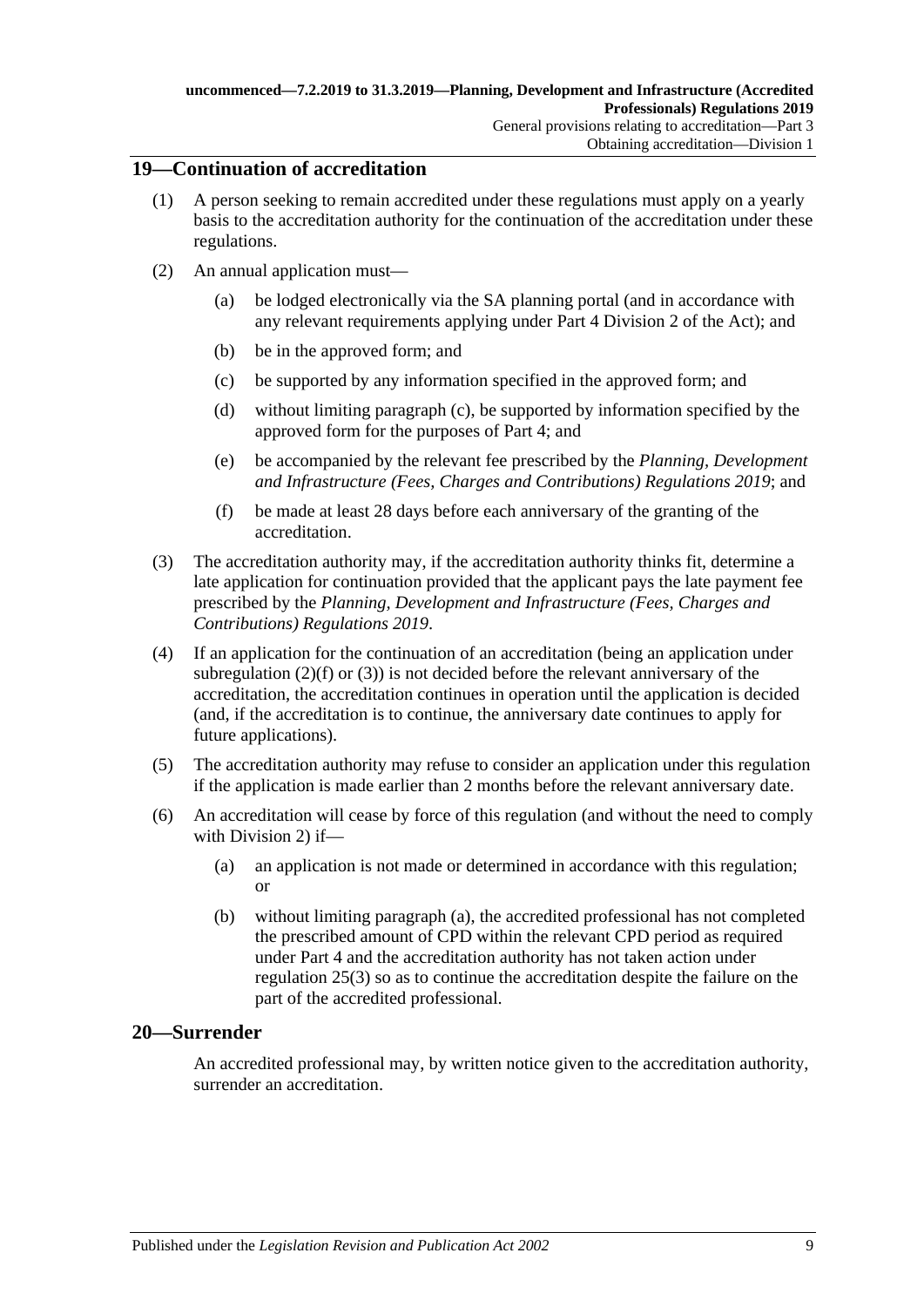## <span id="page-9-0"></span>**Division 2—Cancellation or suspension of accreditation**

#### <span id="page-9-1"></span>**21—Cancellation or suspension**

- (1) The accreditation authority may cancel or suspend an accreditation if 1 or more of the grounds specified in [subregulation](#page-9-3) (2) applies.
- <span id="page-9-5"></span><span id="page-9-4"></span><span id="page-9-3"></span>(2) The following grounds are specified:
	- (a) events have occurred such that the accredited professional would not be entitled to be granted accreditation if the person were to apply for accreditation;
	- (b) the accredited professional, in the performance, exercise or discharge, or purported performance, exercise or discharge, of a function, power or duty under the Act or any regulations under the Act (including these regulations), failed to comply with a provision of the Act or regulations;
	- (c) without limiting [paragraph](#page-9-4) (b), the accredited professional has failed to comply with a requirement of these regulations;
	- (d) without limiting [paragraph](#page-9-5) (c), the accredited professional has contravened or failed to comply with a condition of the accreditation;
	- (e) the accredited professional has contravened or failed to comply with a relevant code of conduct under clause 1(1)(c) or (d) of Schedule 3 of the Act;
	- (f) the accreditation authority considers that the accredited professional obtained the accreditation improperly or on the basis of false or misleading information;
	- (g) any other ground for the cancellation of the accreditation specified by these regulations; or
	- (h) the accredited professional—
		- (i) is otherwise, in the opinion of the accreditation authority, no longer a fit and proper person or otherwise suitable to hold an accreditation under these regulations; or
		- (ii) has otherwise acted in an unprofessional or inappropriate manner, or failed to professionally discharge a responsibility under the Act.

### <span id="page-9-2"></span>**22—Notice of proposed cancellation or suspension**

- (1) If the accreditation authority proposes to cancel or suspend an accreditation, the accreditation authority must give the accredited professional notice of the proposal and the accreditation authority's reasons for the proposal.
- (2) The notice must state that within a specified period after the notice is given, the accredited professional may make written representations to the accreditation authority concerning the proposal and the accreditation authority must not give effect to the proposal without considering any representations received within the specified period.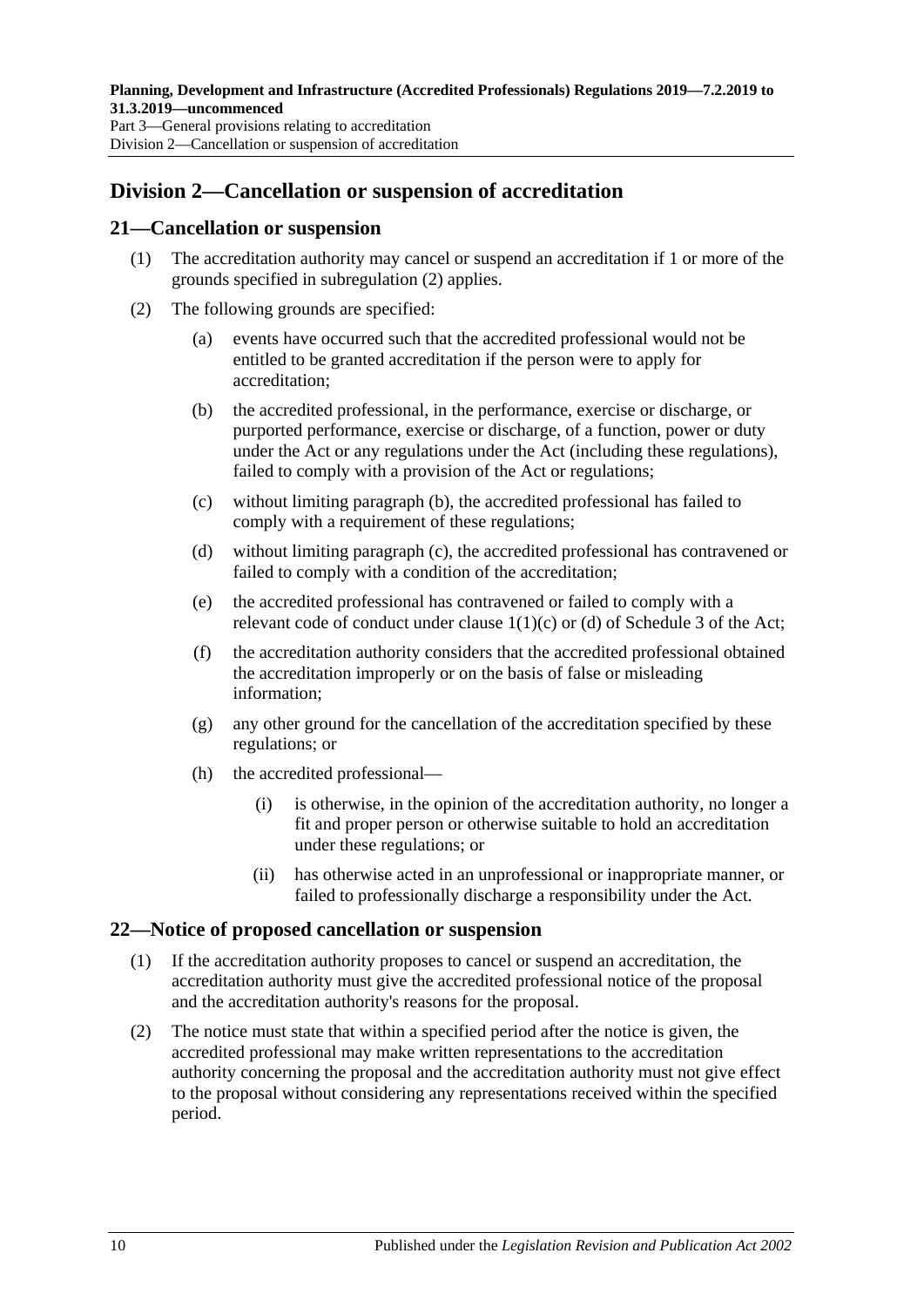### <span id="page-10-0"></span>**23—Effect or period of cancellation or suspension**

- (1) A cancellation may have effect, as specified by the accreditation authority—
	- (a) permanently; or
	- (b) for a specified period; or
	- (c) until the fulfilment of specified conditions; or
	- (d) until further determination of the accreditation authority.
- (2) A suspension may have effect, as specified by the accreditation authority—
	- (a) for a specified period; or
	- (b) until the fulfilment of specified conditions; or
	- (c) until further determination of the accreditation authority.

## <span id="page-10-1"></span>**Division 3—Register of accreditations**

### <span id="page-10-2"></span>**24—Register**

- (1) The accreditation authority must keep a register of accredited professionals.
- (2) The register must include, in relation to each person on the register—
	- (a) the person's full name and nominated contact address; and
	- (b) the qualifications, experience and technical skills for accreditation held by the person; and
	- (c) particulars of any condition of registration or other limitation that specifically relates to the person as an accredited professional.
- (3) The register may include such other information as the accreditation authority thinks fit.
- (4) The accreditation authority must ensure that the register is accessible via the SA planning portal.

## <span id="page-10-3"></span>**Part 4—Continuing professional development**

### <span id="page-10-6"></span><span id="page-10-4"></span>**25—CPD scheme**

- (1) It is a condition of an accreditation under these regulations that the accredited professional will undertake the prescribed amount of Continuing Professional Development (*CPD*).
- <span id="page-10-5"></span>(2) Subject to this regulation, before the accreditation authority grants an application under [regulation](#page-8-0) 19, the accredited professional must first satisfy the accreditation authority that the accredited professional has completed the prescribed amount of CPD in the period of 12 months immediately preceding the date of the application being lodged with the accreditation authority (the *relevant CPD period*).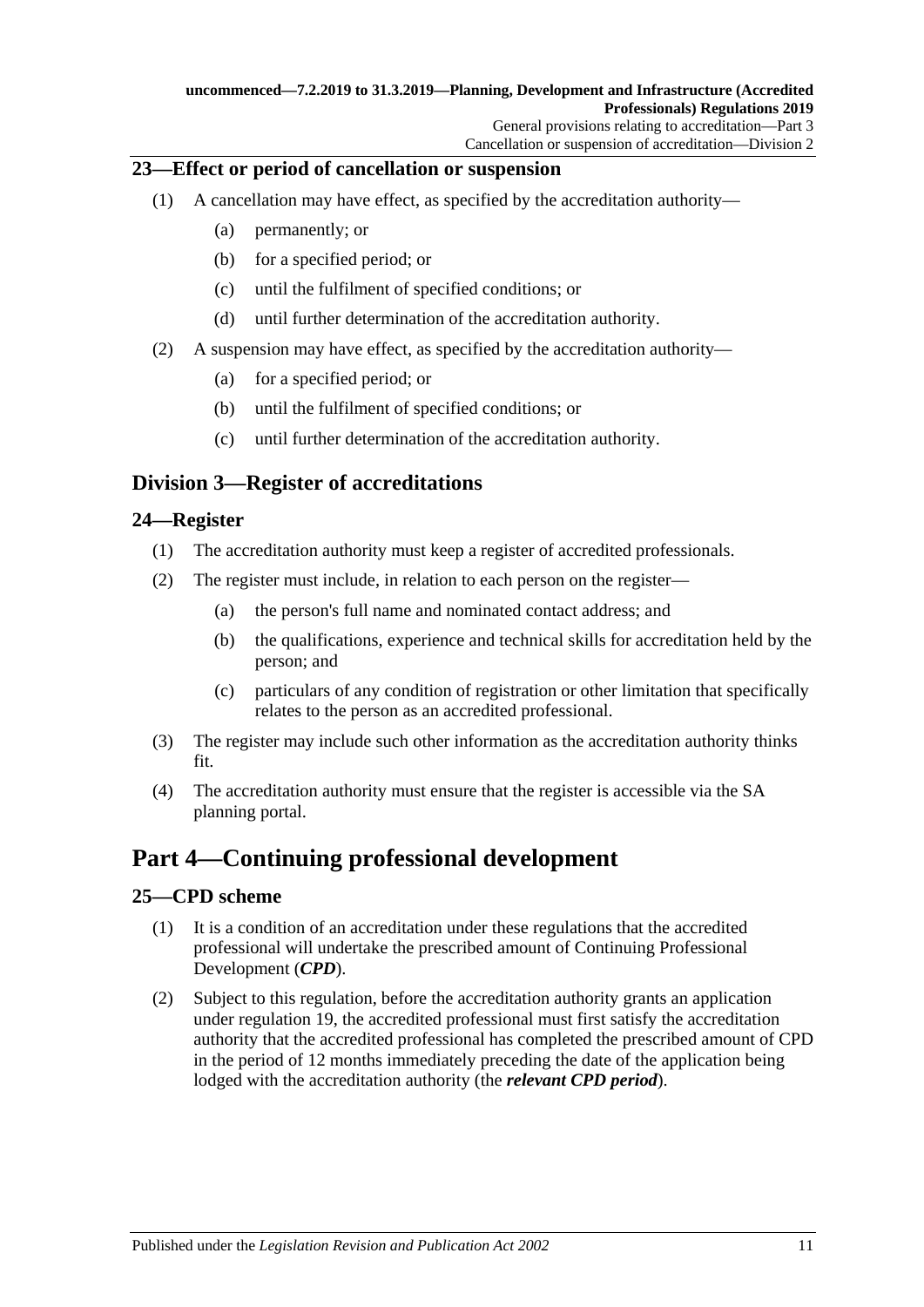Part 4—Continuing professional development

- <span id="page-11-1"></span>(3) If an accredited professional who has applied under [regulation](#page-8-0) 19 has not completed the prescribed amount of CPD in respect of the relevant CPD period, the accreditation authority may, on application by the accredited professional under this subregulation, if satisfied that it is reasonable to do so, after taking into account the criteria specified in [subregulation](#page-11-2) (5)—
	- (a) excuse the accredited professional from the requirements of the scheme set out in [subregulations](#page-10-6) (1) and [\(2\);](#page-10-5) and
	- (b) if the accreditation authority thinks fit—determine to continue the accreditation subject to a condition or conditions determined to be appropriate by the accreditation authority.
- <span id="page-11-3"></span>(4) Without limiting [subregulation](#page-11-3) (3)(b), a condition of accreditation may limit the functions or powers that the accredited professional may perform or exercise during a period specified in the condition (including as to prohibit the performance or exercise of specified functions or powers that the accredited professional would otherwise be entitled to perform or exercise under the Act or under these or any other regulations under the Act).
- <span id="page-11-2"></span>(5) The following criteria are specified for the purposes of [subregulation](#page-11-1) (3):
	- (a) that the accredited professional has been unable to complete the prescribed amount of CPD because of—
		- (i) being pregnant or taking leave from work due to the birth of a child; or
		- (ii) being seriously ill or severely disabled; or
		- (iii) being required to care for a member of the accredited professional's immediate family for an extended period of time; or
		- (iv) being under severe financial stress;
	- (b) that there are other unavoidable or extenuating circumstances that made it exceptionally difficult for the accredited professional to participate in compulsory professional development over the course of the relevant CPD period, or a substantial part of the relevant CPD period.
- (6) An application by an accredited professional under [subregulation](#page-11-1) (3) must be by way of statutory declaration lodged with the accreditation authority which—
	- (a) sets out the evidence on which the accredited professional relies for the purposes of [subregulations](#page-11-1) (3) and [\(5\);](#page-11-2) and
	- (b) sets out the steps (if any) that the accredited professional intends to take to improve or achieve compliance with the requirements of this Part (and [Schedule](#page-19-1) 1) if the accreditation is continued.

### <span id="page-11-4"></span><span id="page-11-0"></span>**26—Records**

- (1) An accredited professional must, in respect of each CPD period that applies in relation to the accredited professional's accreditation, maintain and retain for 6 years after the end of that CPD period—
	- (a) a written record of CPD activities undertaken and of the CPD units completed; and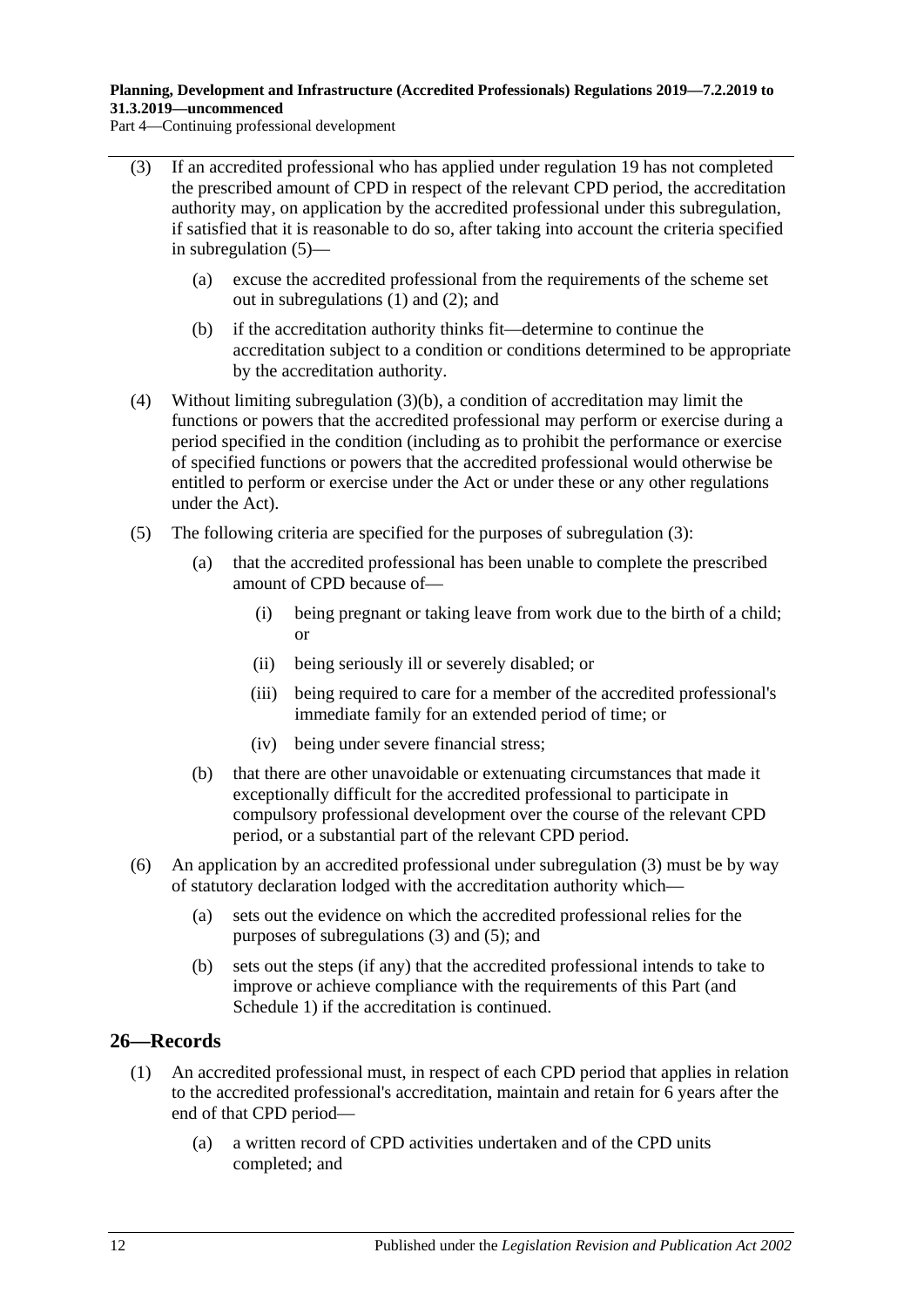- (b) material indicating the nature of each CPD activity; and
- (c) a record of the fact that the accredited professional undertook each such activity.
- (2) An accredited professional must provide the accreditation authority, within 14 days of receipt of a written request from the accreditation authority, information about the accredited professional's compliance with the requirements of this Part (and [Schedule](#page-19-1) 1) compiled and maintained under [subregulation](#page-11-4) (1).
- (3) This regulation does not derogate from the requirements imposed on an accredited professional to provide information about the accredited professional's continuing professional development as part of an application for the continuation of their accreditation.

## <span id="page-12-0"></span>**Part 5—Audits**

### <span id="page-12-1"></span>**27—Audits**

- (1) This regulation does not apply to—
	- (a) an Accredited Professional—planning level 2 in relation to the performance, exercise of discharge of a function, power or duty as a member of an assessment panel; or
	- (b) an accredited professional who is an employee of the State or a council (insofar as they are acting within the scope of their employment).
- <span id="page-12-2"></span>(2) For the purposes of this regulation, a person is a qualified auditor if—
	- (a) the person—
		- (i) satisfies the Chief Executive that they hold appropriate qualifications, experience and technical skills in planning or building assessment or a related discipline; and
		- (ii) holds a current approval issued by the Chief Executive for the purposes of this regulation; or
	- (b) the person is acting under a memorandum of understanding entered into between the Chief Executive and an association or other body in connection with the conduct of audits under this regulation; or
	- (c) the person is an employee of the State and the Chief Executive considers that the person is suitably qualified to act as a qualified auditor under this regulation.
- <span id="page-12-3"></span>(3) An approval under [subregulation](#page-12-3)  $(2)(a)$ , or a memorandum under subregulation  $(2)(b)$ , may relate to—
	- (a) planning assessment audits; or
	- (b) building assessment audits,

(or both) as specified by the Chief Executive.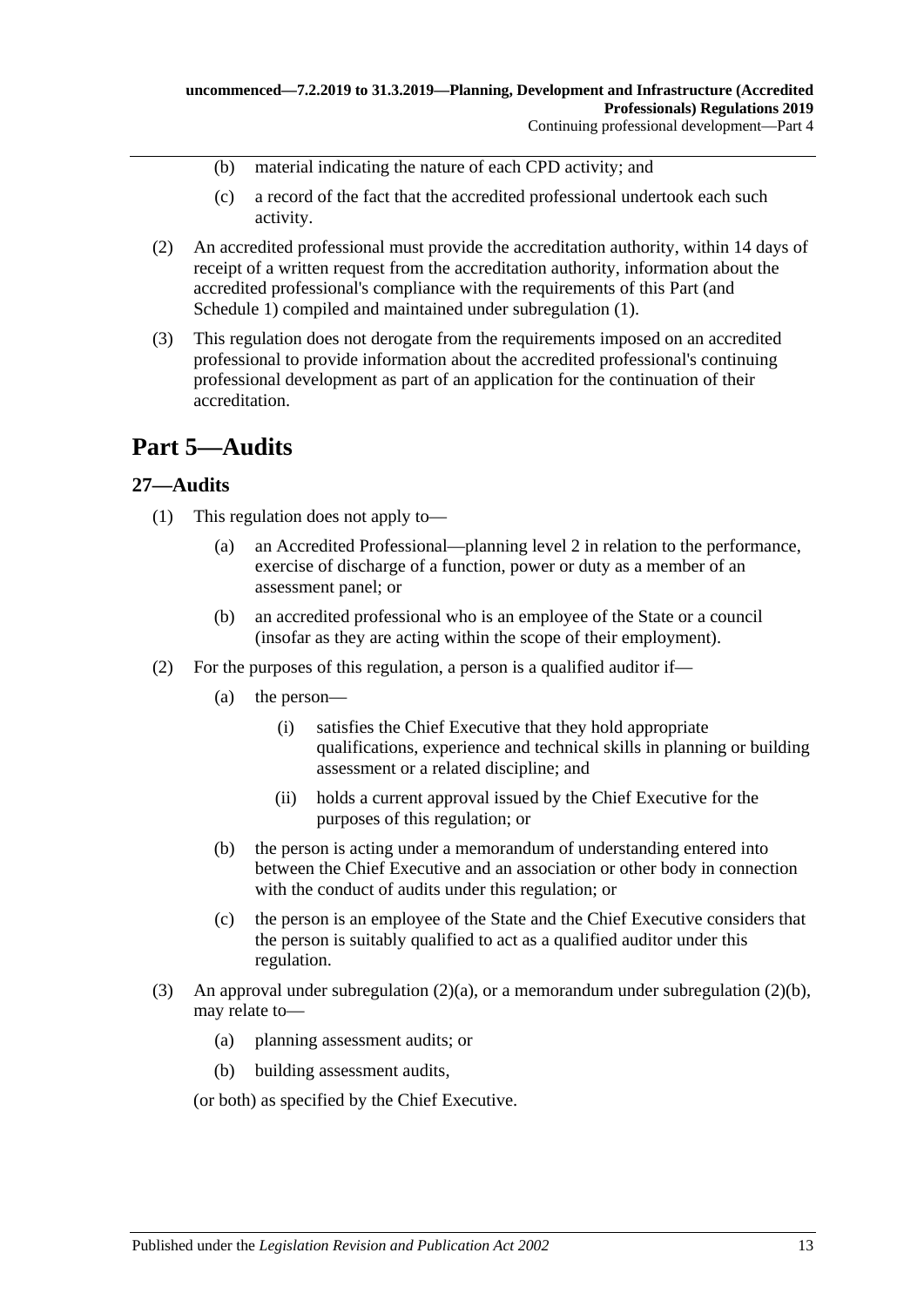- <span id="page-13-1"></span><span id="page-13-0"></span>(4) It is a condition of the accreditation of an accredited professional to which this
	- regulation applies—
		- (a) that they must have their activities in relation to the assessment of development under the Act audited by a qualified auditor in accordance with this regulation (a *periodic audit*); and
		- (b) that they must allow a qualified auditor to audit their activities in relation to the assessment of development under the Act if so directed by the accreditation authority.
	- (5) The purposes of an audit are—
		- (a) to check whether the processes and procedures associated with the assessment of development, and the granting of any relevant consents, have been undertaken in accordance with the requirements of the Act, and any relevant regulations under the Act; and
		- (b) to check any other matter determined by the accreditation authority for the purposes of this regulation.
	- (6) The first periodic audit under [subregulation](#page-13-0) (4)(a) must be completed in relation to an accredited professional—
		- (a) if the accredited professional is carrying on business as an accredited professional on the commencement of these regulations—within 5 years after that commencement; or
		- (b) if the accredited professional commences business as an accredited professional after the commencement of these regulations—within 5 years after the date on which the accredited professional commences business.
	- (7) Thereafter, an accredited professional must ensure that a periodic audit is completed at least once in every 5 years.
	- (8) An accredited professional must, when applying to continue their accreditation under these regulations, provide, in a manner determined by the accreditation authority, evidence of compliance with this regulation (insofar as may be relevant).
	- (9) It will be a ground for the cancellation of the accreditation of an accredited professional if—
		- (a) the accredited professional has not complied with [subregulation](#page-13-1) (6) or [\(7\);](#page-13-2) or
		- (b) the accreditation authority considers that the accredited professional has not adequately addressed any matter identified by a qualified auditor during the course of an audit under this regulation.
- <span id="page-13-2"></span>(10) An audit under this regulation will relate to an antecedent period, not exceeding 5 years, determined to be appropriate by the qualified auditor.
- (11) An audit under this regulation may be conducted by—
	- (a) analysing processes and procedures that have been employed by the accredited professional to ensure compliance with the requirements of the Act and any relevant regulations under the Act; and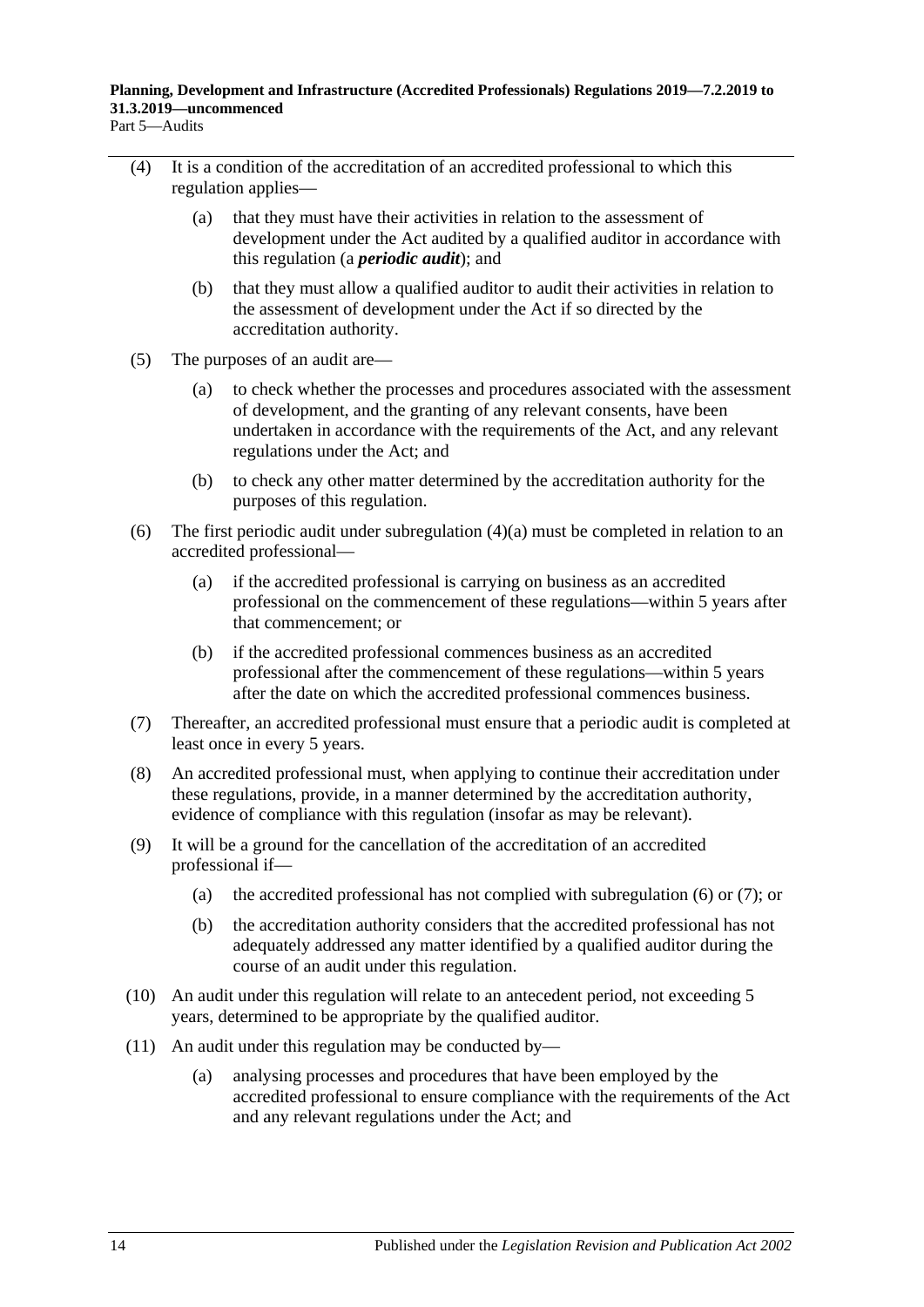- (b) examining random or selective samples of documents or other records to check on processes and procedures or to ascertain any other relevant matter; and
- (c) conducting interviews of persons who may be able to provide information relevant to the audit; and
- (d) taking such other steps or making such other inquiries as the qualified auditor thinks fit.
- (12) A qualified auditor must, before finalising a report for the purposes of this regulation, give a copy of the report to the accredited professional to provide a response with a view to correcting any error of fact.
- <span id="page-14-0"></span>(13) A qualified auditor must report to the accreditation authority any contravention or failure on the part of the accredited professional to comply with the requirements of the Act or any regulations under the Act, or any relevant code or other instrument, in a significant respect or to a significant degree in undertaking assessments identified by the auditor during the course of an audit.
- <span id="page-14-1"></span>(14) If a qualified auditor provides a report to the accreditation authority under [subregulation](#page-14-0) (13), the accreditation authority may, after taking such action as the accreditation authority thinks fit—
	- (a) make recommendations to the accredited professional; or
	- (b) give directions to the accredited professional to rectify any matter, or to take any other action, with a view to preventing the recurrence of any act, failure or irregularity; or
	- (c) impose conditions on the accreditation of the accredited professional; or
	- (d) alter the accreditation of the accredited professional to a lower level of accreditation; or
	- (e) take action under these regulations to cancel or suspend the accredited professional's accreditation.
- <span id="page-14-2"></span> $(15)$  If—
	- (a) the accreditation authority makes a recommendation under [subregulation](#page-14-1) (14); and
	- (b) the accreditation authority subsequently considers that the accredited professional has not, within a period specified by the accreditation authority, taken appropriate action in view of the recommendation,

the accreditation authority may, after consultation with the accredited professional, give directions to the accredited professional.

- $(16)$  If
	- (a) the accreditation authority gives a direction under [subregulation](#page-14-1)  $(14)$  or  $(15)$ ; and
	- (b) the accreditation authority subsequently considers that the accredited professional has not, within a period specified by the accreditation authority, taken appropriate action to comply with the direction,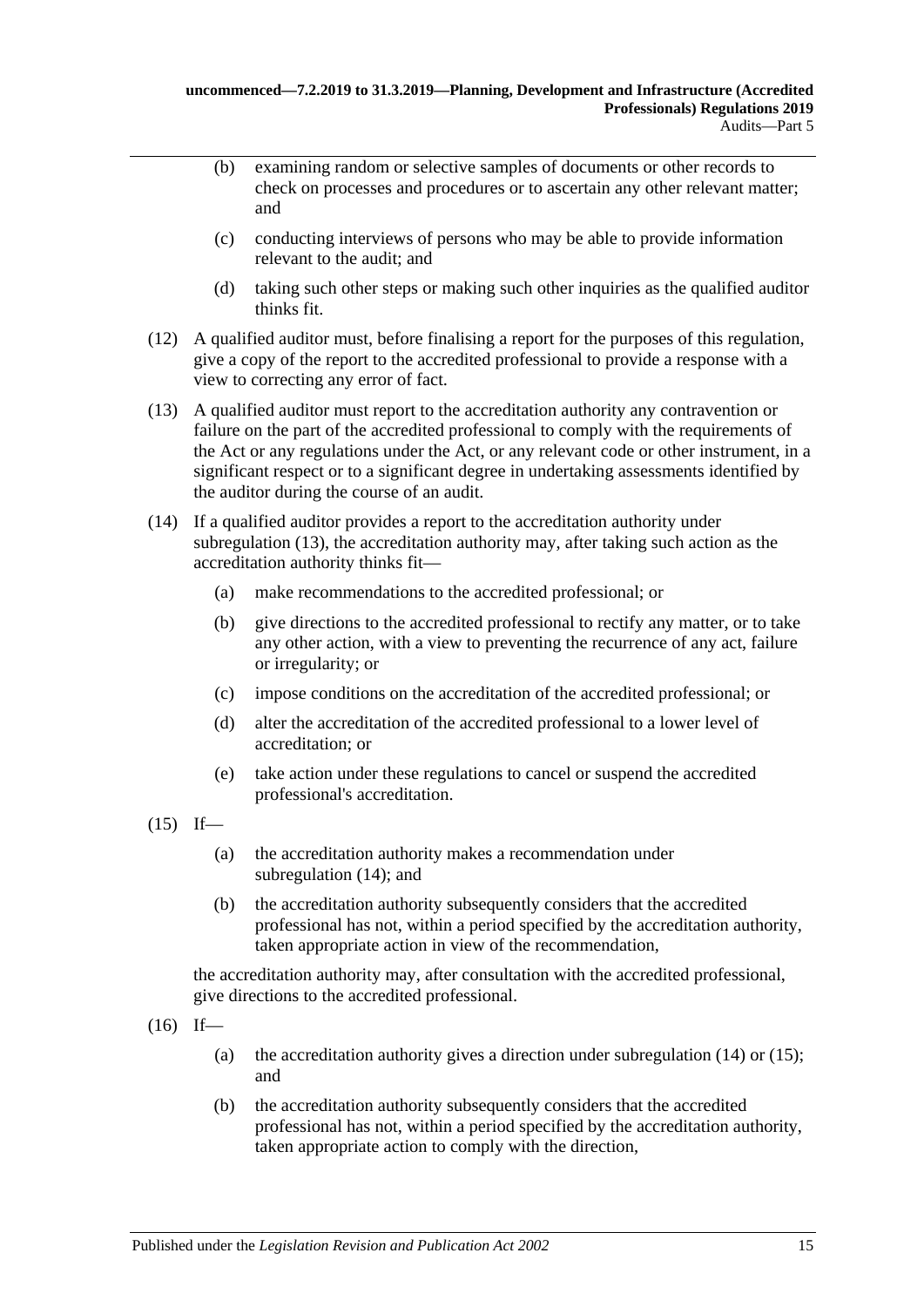the accreditation authority may take action under these regulations to cancel or suspend the accredited professional's accreditation.

(17) Nothing in this regulation limits or affects any other provision made by or under these regulations with respect to the accreditation of an accredited professional.

# <span id="page-15-0"></span>**Part 6—Complaints**

### <span id="page-15-1"></span>**28—Complaints**

(1) In this regulation—

*code of conduct* means the code of conduct to be observed by accredited professionals adopted by the Minister under clause 1(1)(d) of Schedule 3 of the Act.

- <span id="page-15-2"></span>(2) A person may make a complaint to the accreditation authority about an accredited professional if the person believes—
	- (a) that the accredited professional has failed to comply with, or acted in contravention of, the Act or any regulations under the Act (including these regulations) with respect to any matter associated with any assessment, decision, permission, consent, approval, authorisation, certificate or process that relates to any development (or proposed development); or
	- (b) without limiting [paragraph](#page-15-2) (a), that the accredited professional has acted in manner that constitutes an offence under section 91 of the Act; or
	- (c) that the accredited professional has acted in contravention of the code of conduct.
- (3) A complaint must—
	- (a) be made in the approved form; and
	- (b) contain particulars of the allegation on which the complaint is based; and
	- (c) be verified by statutory declaration.
- (4) Except with the approval of the accreditation authority, a complaint must not be lodged with the accreditation authority more than 12 months after the day on which the complainant first had notice of the matters alleged in the complaint.
- (5) The accreditation authority may require the complainant to give further particulars of the complaint (verified, if the accreditation authority so requires, by statutory declaration).
- <span id="page-15-3"></span>(6) The accreditation authority may refuse to investigate a complaint or, having accepted a complaint for investigation, may refuse to proceed further, if it appears to the accreditation authority—
	- (a) that the complainant does not have a sufficient interest in the matter to which the complaint relates; or
	- (b) that the matter raised by the complaint is trivial; or
	- (c) that the complaint is frivolous or vexatious or is not made in good faith; or
	- (d) that it would be more appropriate for proceedings to be initiated in a court or tribunal constituted by law, or for the matter to be handled by another authority; or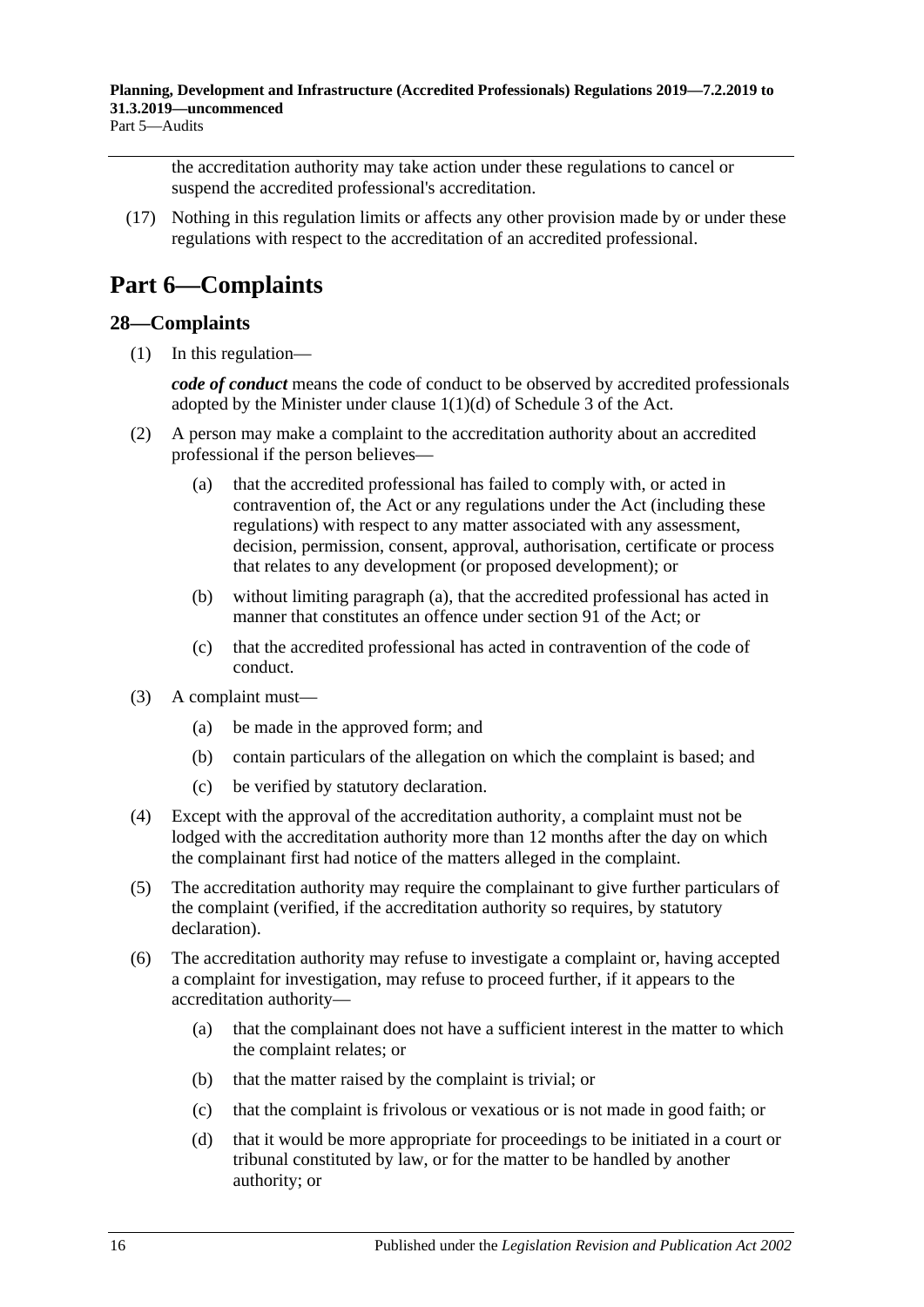- (e) that there is some other good reason not to proceed (or further proceed) with the matter under this regulation.
- (7) If an accreditation authority has given an accredited professional notice of a complaint and then decides not to proceed (or further proceed) with the complaint under [subregulation](#page-15-3) (6), the accreditation authority must ensure that the accredited professional is given notice of that decision.
- (8) The accreditation authority may appoint a person to investigate the complaint.
- (9) If the accreditation authority appoints an investigator—
	- (a) the accreditation authority must inform the accredited professional to whom the complaint relates of the appointment of the investigator and furnish formal notification of the nature of the complaint; and
	- (b) the investigator must conduct an investigation into the complaint as soon as practicable after the appointment has been made; and
	- (c) the investigator must give the accredited professional a reasonable opportunity to make representations to the investigator about the complaint; and
	- (d) the investigator may require the accredited professional to provide to the investigator any document or other information relevant to the investigation of the complaint (verified, if the investigator so requires, by statutory declaration); and
	- (e) the investigator—
		- (i) must otherwise comply with the rules of natural justice; and
		- (ii) subject to [subparagraph](#page-16-0) (i), may conduct the investigation in such a manner as the investigator thinks fit (including by undertaking such other consultations and undertaking such other inquiries as the investigator thinks fit).
- <span id="page-16-0"></span>(10) If during an investigation the investigator is satisfied that there is a matter about which another complaint could have been made against the accredited professional, the investigator may, after consultation with the accreditation authority, deal with the matter as if a complaint had been made about the matter.
- <span id="page-16-1"></span>(11) The investigator—
	- (a) may report to the accreditation authority at any stage of the investigation; and
	- (b) must report to the accreditation authority at the conclusion of the investigation.
- (12) The accreditation authority must provide the person to whom the complaint relates with a copy of a report presented under [subregulation](#page-16-1) (11)(b) (and the accreditation authority may, if the accreditation authority thinks fit, invite a response from the person).
- <span id="page-16-2"></span>(13) The accreditation authority may, on the receipt of a report under [subregulation](#page-16-1)  $(11)(b)$ , or at the conclusion of any process that the accreditation authority has adopted in the alternative—
	- (a) decide to take no further action on the complaint; or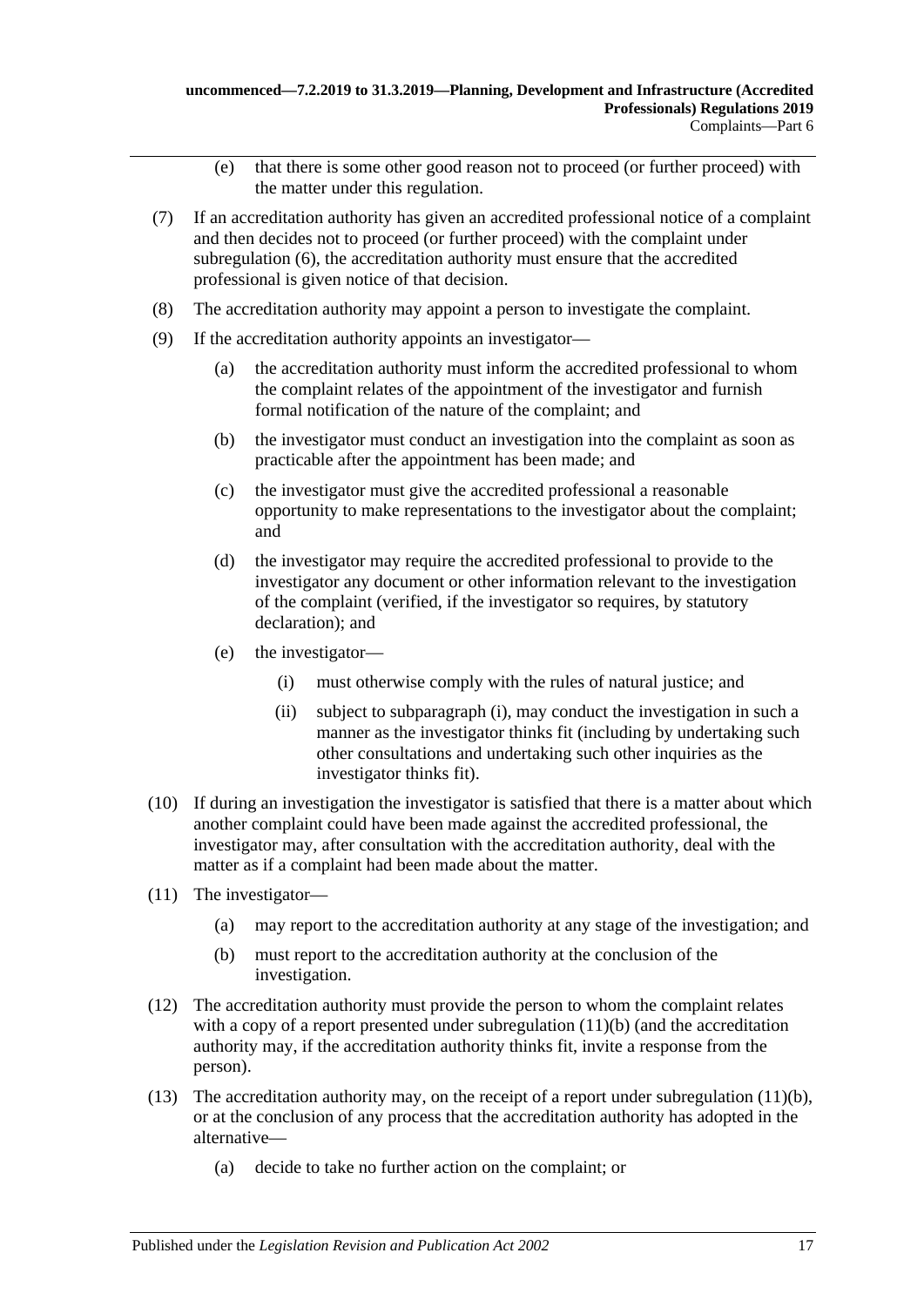Part 6—Complaints

- (b) undertake any consultation or further inquiry as the accreditation authority thinks fit; or
- (c) caution or reprimand the accredited professional; or
- (d) make recommendations to the accredited professional; or
- (e) impose conditions on the accreditation of the accredited professional; or
- (f) alter the accreditation of the accredited professional to a lower level of accreditation; or
- (g) take action under these regulations to cancel or suspend the accredited professional's accreditation; or
- (h) take such other action as the accreditation authority thinks fit.
- (14) The accreditation authority must inform the complainant of the outcome of a complaint under [subregulation](#page-16-2) (13).
- (15) Nothing in this regulation limits or restricts any other action or proceeding that may be taken against or in relation to an accredited professional.

## <span id="page-17-0"></span>**Part 7—Review of decisions**

### <span id="page-17-1"></span>**29—Review of decisions**

(1) In this regulation—

*person affected* means—

- (a) in relation to a reviewable decision about an application for accreditation, the applicant; or
- (b) in relation to any other reviewable decision, the accredited professional whose accreditation is affected by the decision;

*reviewable decision* means a decision of the accreditation authority under these regulations—

- (a) to refuse to grant an accreditation; or
- (b) to impose a condition on an accreditation, to vary a condition of an accreditation, or to refuse an application to vary a condition of an accreditation; or
- (c) to refuse to continue an accreditation; or
- (d) to alter the accreditation of an accredited professional to a lower level of accreditation; or
- (e) to cancel or suspend an accreditation;

*SACAT* means the South Australian Civil and Administrative Tribunal.

- (2) A person affected by a reviewable decision may apply to SACAT for a review of the decision.
- (3) An application for review may be made to SACAT within 28 days after the making of the relevant decision (or such longer period as SACAT may allow).
- (4) SACAT is vested with jurisdiction to review a reviewable decision.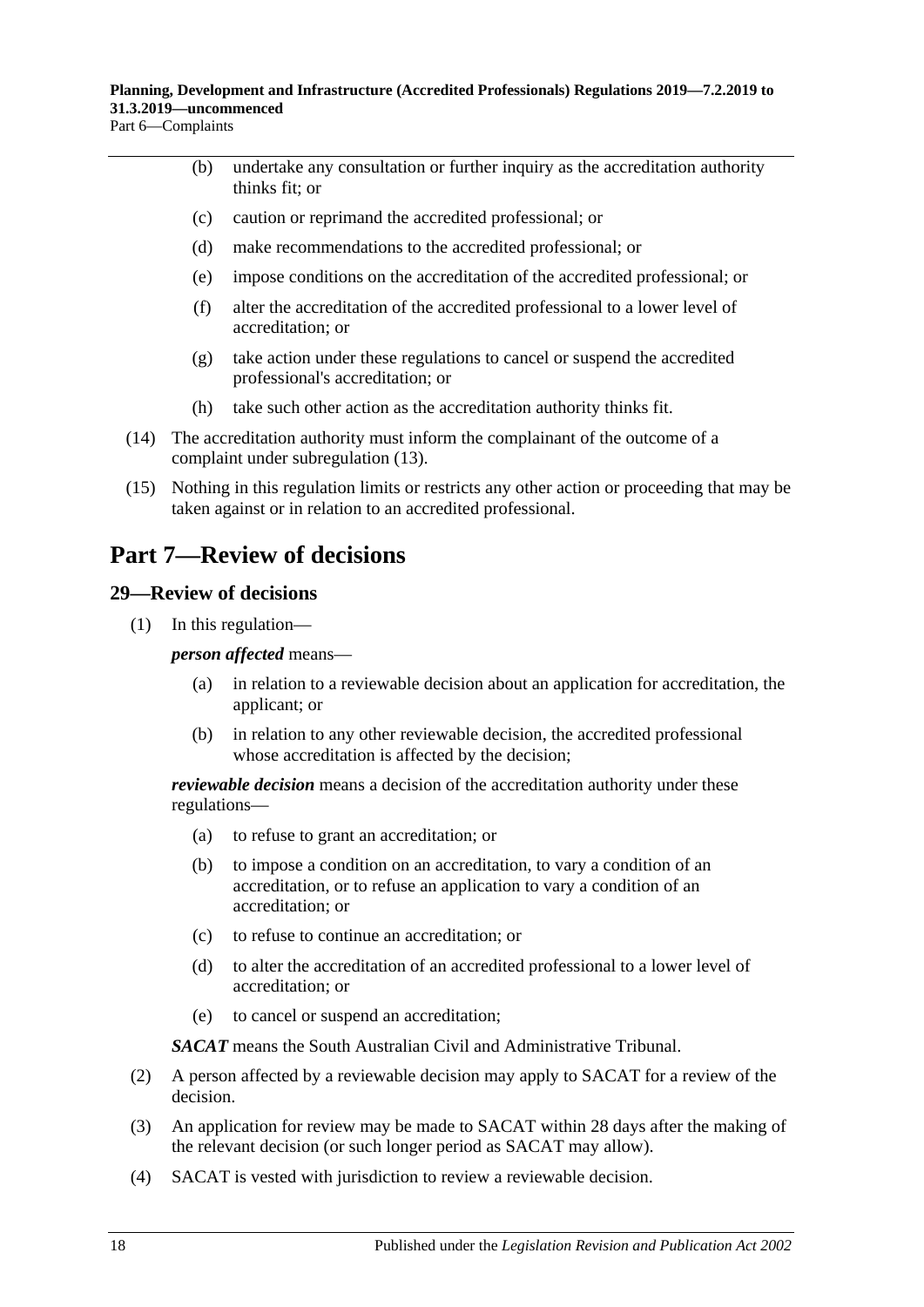# <span id="page-18-0"></span>**Part 8—Miscellaneous**

### <span id="page-18-7"></span><span id="page-18-1"></span>**30—Circumstances in which an accredited professional may not act**

- <span id="page-18-5"></span>(1) An accredited professional must not perform any function of an accredited professional in relation to a development—
	- (a) if the accredited professional has been involved in any aspect of the planning or design of the development (other than through the provision of preliminary advice of a routine or general nature); or
	- (b) if the accredited professional has a direct or indirect pecuniary interest in any aspect of the development or any body associated with any aspect of the development; or
	- (c) if the accredited professional is employed by any person or body associated with any aspect of the development.
- <span id="page-18-6"></span>(2) [Subregulation](#page-18-5) (1)(b) and [\(c\)](#page-18-6) do not apply to an officer or employee of the Crown (when acting in their capacity as such).
- (3) A person who contravenes [subregulation](#page-18-7) (1) is guilty of an offence. Maximum penalty: \$10 000.

### <span id="page-18-2"></span>**31—Acting without accreditation**

A person must not purportedly act as an accredited professional unless the person holds an accreditation under these regulations.

Maximum penalty: \$10 000.

### <span id="page-18-3"></span>**32—Service of notices**

A document or notice that must be given served on a person by the accreditation authority on a person under these regulations may be given, served or provided as follows:

- (a) by personal service on the person;
- (b) by leaving it for the person at the person's usual or last known place of residence or business—
	- (i) with a person apparently over the age of 16 years; or
	- (ii) by placing it in a letter box, or in a conspicuous place; or
- (c) by posting it in an envelope addressed to the person at the person's usual or last known place of residence or business; or
- (d) by sending it by using an email address known to be used by the person (in which case the document or notice will be taken to have been given or served at the time of transmission).

### <span id="page-18-4"></span>**33—Identity cards**

- (1) The accreditation authority may issue an identity card to an accredited professional—
	- (a) containing a photograph of the accredited professional; and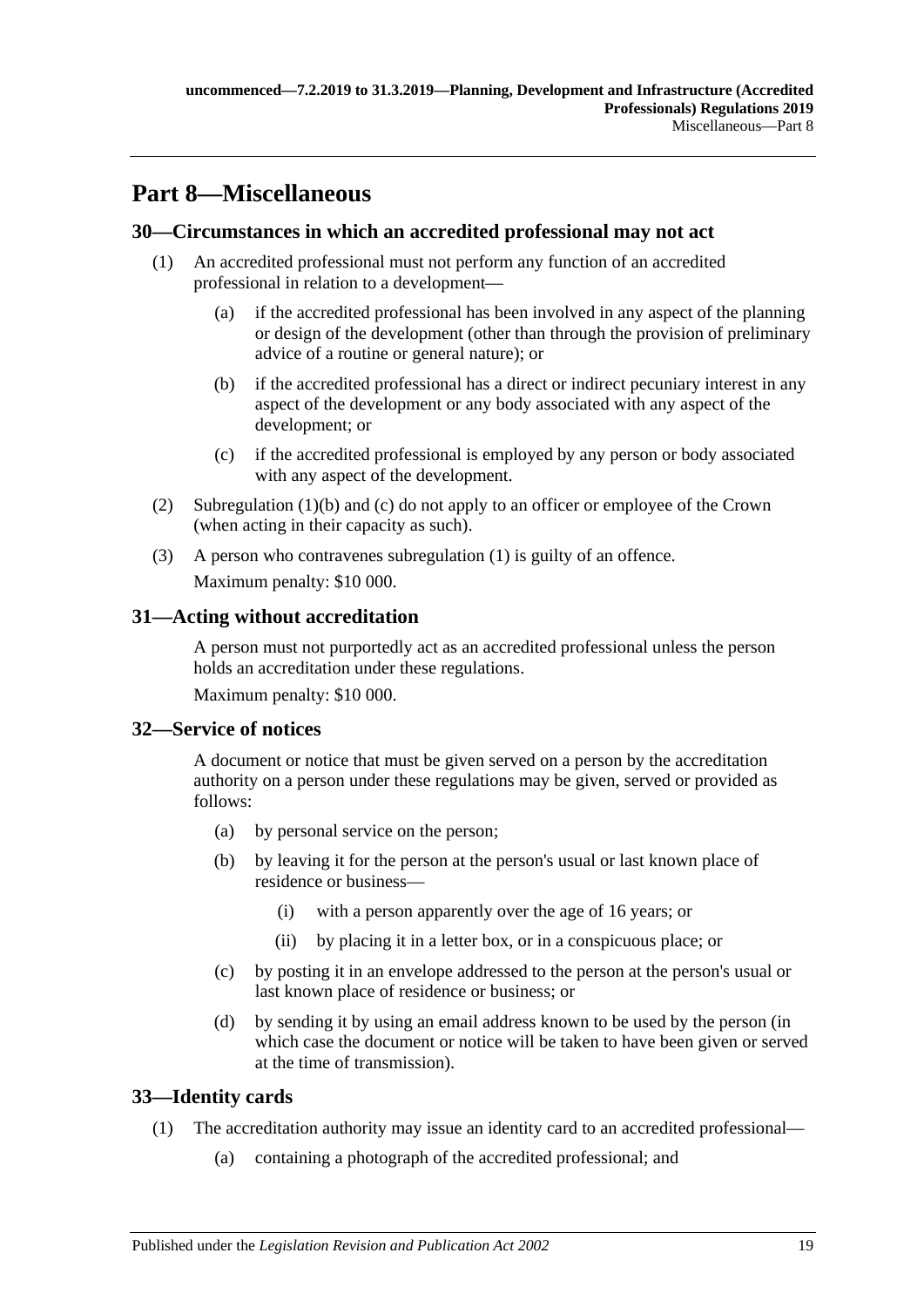Part 8—Miscellaneous

- (b) setting out the powers of the accredited professional in such manner as the accreditation authority thinks fit.
- (2) If a person who has been issued with an identity card ceases to be an accredited professional, the person must return the identity card to the accreditation authority within 5 business days after the accreditation comes to an end.

Maximum penalty: \$1 000.

#### <span id="page-19-0"></span>**34—Delegation**

- (1) The accreditation authority may delegate any of the accreditation authority's functions or powers under these regulations.
- (2) A delegation—
	- (a) may be made—
		- (i) to a particular person or body; or
		- (ii) to the person for the time being occupying a particular office or position; and
	- (b) may be made subject to conditions or limitations specified in the instrument of appointment; and
	- (c) if the instrument so provides, may be further delegated by the delegate; and
	- (d) is revocable at will and does not derogate from the power of the accreditation authority to act in any matter.

## <span id="page-19-1"></span>**Schedule 1—Continuing professional development**

### <span id="page-19-2"></span>**1—Preliminary**

The Chief Executive may—

- (a) recognise a particular activity as a CPD activity for the purposes of this Schedule;
- (b) determine what is required in order for a course or other activity to be recognised as a professional competency for the purposes of this Schedule.

### <span id="page-19-3"></span>**2—Planning (levels 1, 3 and 4) and surveyors**

- (1) This clause applies in relation to—
	- (a) an Accredited professional—planning level 1; and
	- (b) an Accredited professional—planning level 3; and
	- (c) an Accredited professional—planning level 4; and
	- (d) an Accredited professional—surveyor.
- <span id="page-19-4"></span>(2) The amount of continuing professional development required to be obtained by an accredited professional to which this clause applies in the relevant CPD period is 20 CPD units.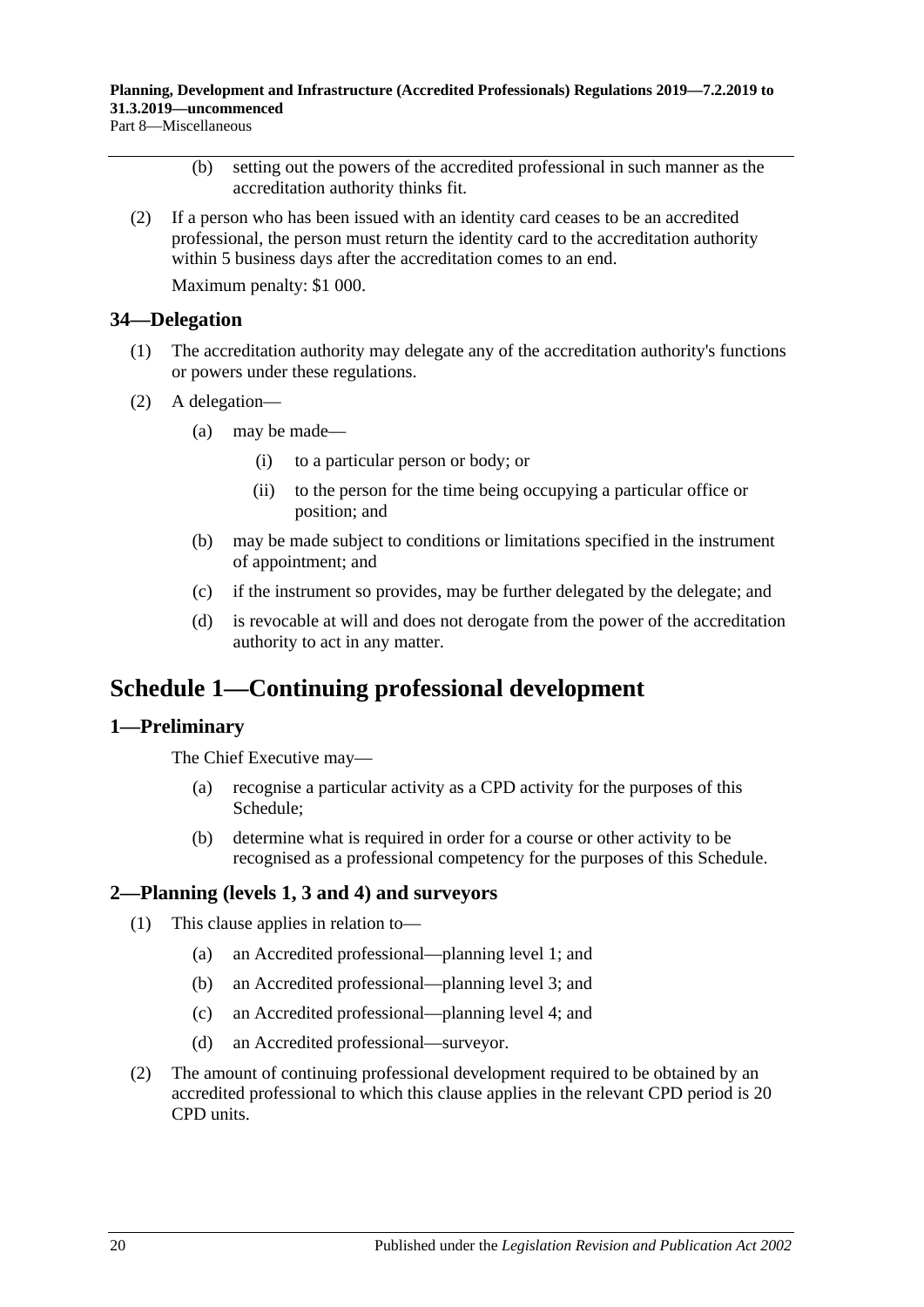- (3) The 20 CPD units required under [subclause](#page-19-4) (2) must include at least the following number of units in the following professional competencies:
	- (a) 2 units in performance based planning or design;
	- (b) 2 units in decision making in development assessment;
	- (c) 2 units in legislative compliance;
	- (d) 2 units in ethics in planning.

### <span id="page-20-0"></span>**3—Planning (level 2)**

- (1) This clause applies in relation to an Accredited professional—planning level 2.
- <span id="page-20-3"></span>(2) The amount of continuing professional development required to be obtained by an accredited professional to which this clause applies in the relevant CPD period is 10 CPD units.
- (3) The 10 CPD units required under [subclause](#page-20-3) (2) must include at least the following number of units in the following professional competencies:
	- (a) 1 unit in performance based planning or design;
	- (b) 1 unit in decision making in development assessment;
	- (c) 1 unit in governance;
	- (d) 1 unit in ethics in planning.

### <span id="page-20-1"></span>**4—Building (levels 1, 2 and 3)**

- (1) This clause applies in relation to—
	- (a) an Accredited professional—building level 1; and
	- (b) an Accredited professional—building level 2; and
	- (c) an Accredited professional—building level 3.
- <span id="page-20-4"></span>(2) The amount of continuing professional development required to be obtained by an accredited professional to which this clause applies in the relevant CPD period is 20 CPD units.
- (3) The 20 CPD units required under [subclause](#page-20-4) (2) must include at least the following number of units in the following professional competencies:
	- (a) 2 units in construction practices and principles;
	- (b) 2 units in the application of performance based building code matters;
	- (c) 2 units in decision making in development assessment;
	- (d) 2 units in legislative compliance;
	- (e) 2 units in ethics in development.

## <span id="page-20-2"></span>**5—Building (level 4)**

- (1) This clause applies in relation to an Accredited professional—building level 4.
- <span id="page-20-5"></span>(2) The amount of continuing professional development required to be obtained by an accredited professional to which this clause applies in the relevant CPD period is 10 CPD units.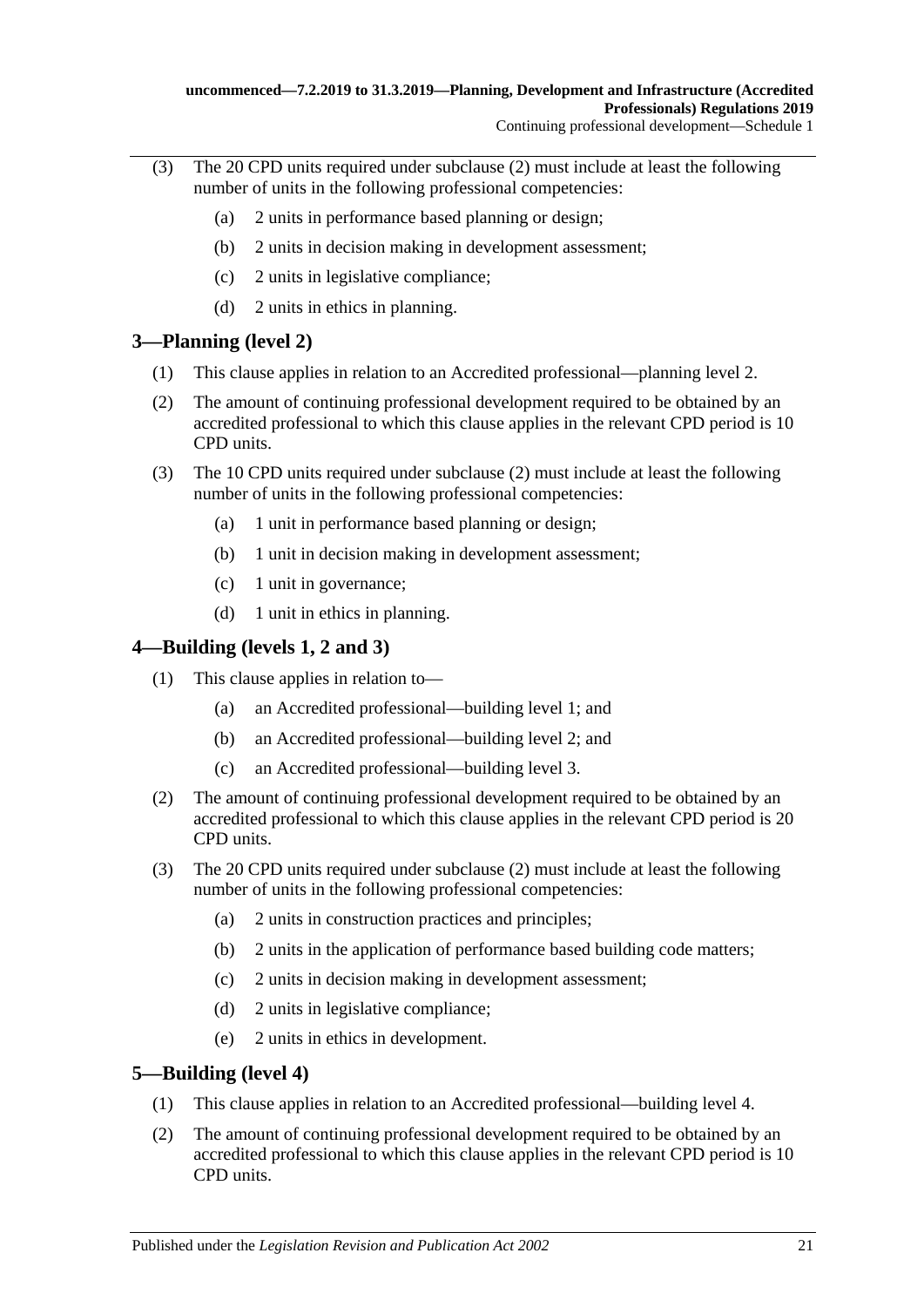Schedule 1—Continuing professional development

- (3) The 10 CPD units required under [subclause](#page-20-5) (2) must include at least the following number of units in the following professional competencies:
	- (a) 1 unit in construction practices and principles;
	- (b) 1 unit in the application of performance based building code matters;
	- (c) 1 unit in decision making in development assessment;
	- (d) 1 unit in legislative compliance;
	- (e) 1 unit in ethics in development.

## <span id="page-21-0"></span>**Schedule 2—Transitional provisions**

#### <span id="page-21-1"></span>**1—Interpretation**

In this Schedule—

*designated day* means 1 July 2019.

#### <span id="page-21-2"></span>**2—Current private certifiers**

- (1) The following provisions apply in relation to a person who is registered as a private certifier under regulation 93A of the *[Development Regulations](http://www.legislation.sa.gov.au/index.aspx?action=legref&type=subordleg&legtitle=Development%20Regulations%202008) 2008* immediately before the designated day:
	- (a) on the designated day, the person will be taken to be an accredited professional under these regulations;
	- (b) the person will be taken to hold the class of accreditation that most closely corresponds to the functions or activities that the person was authorised to perform as a private certifier under the *[Development Regulations](http://www.legislation.sa.gov.au/index.aspx?action=legref&type=subordleg&legtitle=Development%20Regulations%202008) 2008* immediately before the designated day, as determined by the accreditation authority;
	- (c) the accreditation that the person holds under this Schedule will have effect until the anniversary of the person's registration under regulation 93A of the *[Development Regulations](http://www.legislation.sa.gov.au/index.aspx?action=legref&type=subordleg&legtitle=Development%20Regulations%202008) 2008* next occurring on or after the designated day (and the person may apply for accreditation under these regulations to replace the accreditation conferred by this Schedule);
	- (d) the person will continue to be subject to any action, investigation or other process under regulation 93A(7) or (8), or 103, of the *[Development](http://www.legislation.sa.gov.au/index.aspx?action=legref&type=subordleg&legtitle=Development%20Regulations%202008)  [Regulations](http://www.legislation.sa.gov.au/index.aspx?action=legref&type=subordleg&legtitle=Development%20Regulations%202008) 2008*, and the outcome of any such process may have effect for the purposes of the person's accreditation under these regulations (with the accreditation authority being able to exercise any power that would have been exercised by the Minister (or a registration authority under the *[Development](http://www.legislation.sa.gov.au/index.aspx?action=legref&type=subordleg&legtitle=Development%20Regulations%202008)  [Regulations](http://www.legislation.sa.gov.au/index.aspx?action=legref&type=subordleg&legtitle=Development%20Regulations%202008) 2008*) in relation to the person's registration as if the person's registration under those regulations constituted accreditation under these regulations).
- (2) Nothing in this clause limits the operation of the other provisions of these regulations in relation to accredited professionals or any accreditation conferred by this Schedule.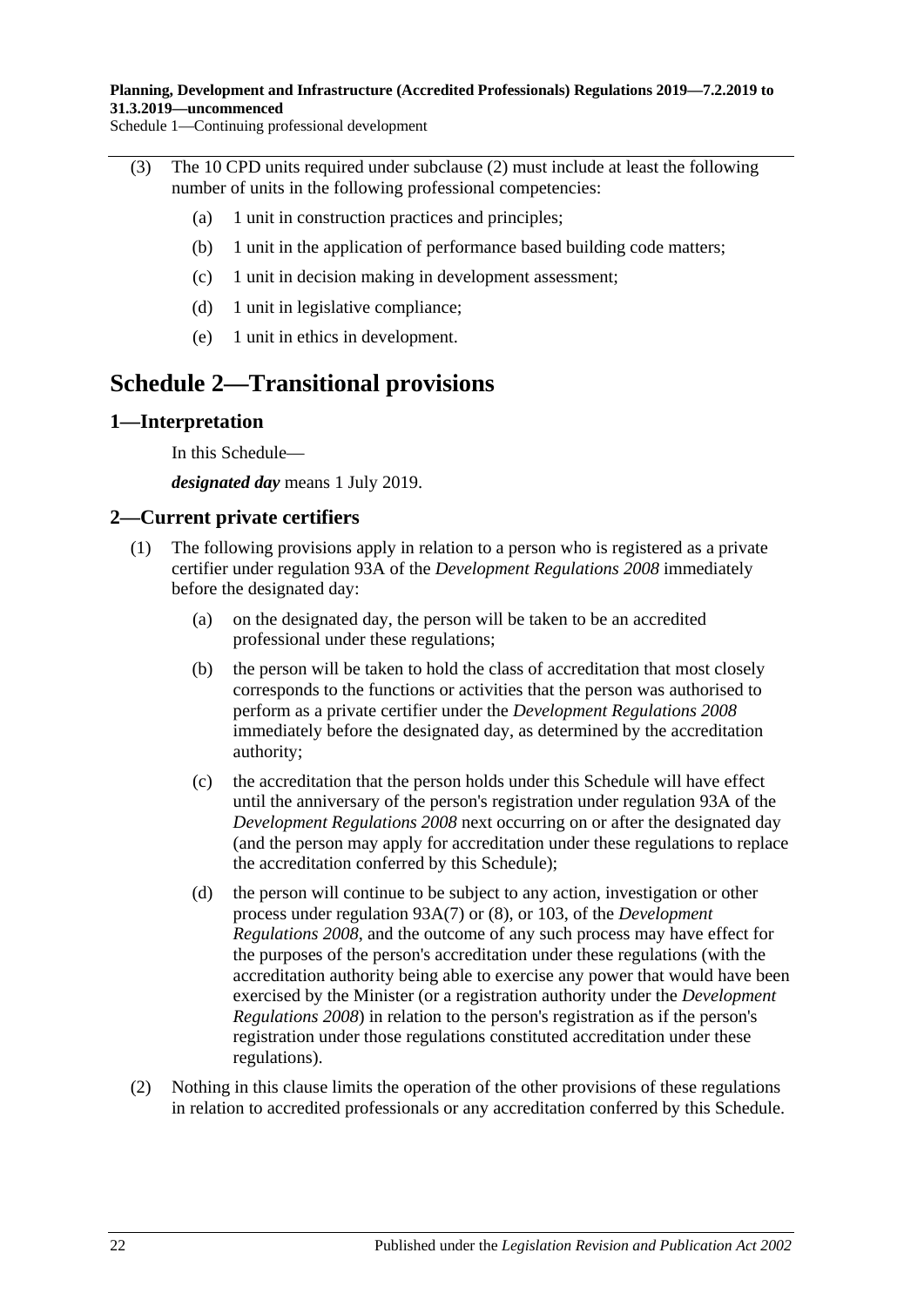## <span id="page-22-2"></span><span id="page-22-0"></span>**3—Acting under** *Development Act 1993*

- (1) A person who holds an accreditation under these regulations (including by virtue of the operation of [clause](#page-21-2) 2) may, while the person remains accredited under these regulations, act as a private certifier under the *[Development Act](http://www.legislation.sa.gov.au/index.aspx?action=legref&type=act&legtitle=Development%20Act%201993) 1993* and the *[Development Regulations](http://www.legislation.sa.gov.au/index.aspx?action=legref&type=subordleg&legtitle=Development%20Regulations%202008) 2008* if the person holds the appropriate qualifications under Part 15 of those regulations.
- (2) A person who acts as a private certifier under [subclause](#page-22-2) (1) will, subject to any condition or limitation imposed by the accreditation authority under these regulations, be taken to be a private certifier for the purposes of the *[Development Act](http://www.legislation.sa.gov.au/index.aspx?action=legref&type=act&legtitle=Development%20Act%201993) 1993* and the *[Development Regulations](http://www.legislation.sa.gov.au/index.aspx?action=legref&type=subordleg&legtitle=Development%20Regulations%202008) 2008* and any action under that Act or those regulations in relation to the person acting as a private certifier will have corresponding effect for the purposes of the person's accreditation under these regulations (with the accreditation authority being able to exercise any power that would have been exercised by the Minister (or a registration authority under the *[Development Regulations](http://www.legislation.sa.gov.au/index.aspx?action=legref&type=subordleg&legtitle=Development%20Regulations%202008) 2008*) in relation to the person as if the person were registered under those regulations and the accreditation authority being able to take corresponding action under these regulations).
- (3) Nothing in this clause limits the operation of the other provisions of these regulations in relation to accredited professionals or any accreditation conferred by this Schedule.

### <span id="page-22-3"></span><span id="page-22-1"></span>**4—Extended period of initial accreditation under these regulations**

- (1) Despite [regulation](#page-7-1) 18, the accreditation authority may, in issuing an accreditation under these regulations to a person for the first time, provide that the period of the accreditation will be for a term exceeding 12 months.
- (2) In a case where [subclause](#page-22-3) (1) applies, the anniversary date of the accreditation will, for the purposes of the other provisions of these regulations, be calculated from the date occurring 12 months before the date on which the period under [subclause](#page-22-3) (1) is due to expire.